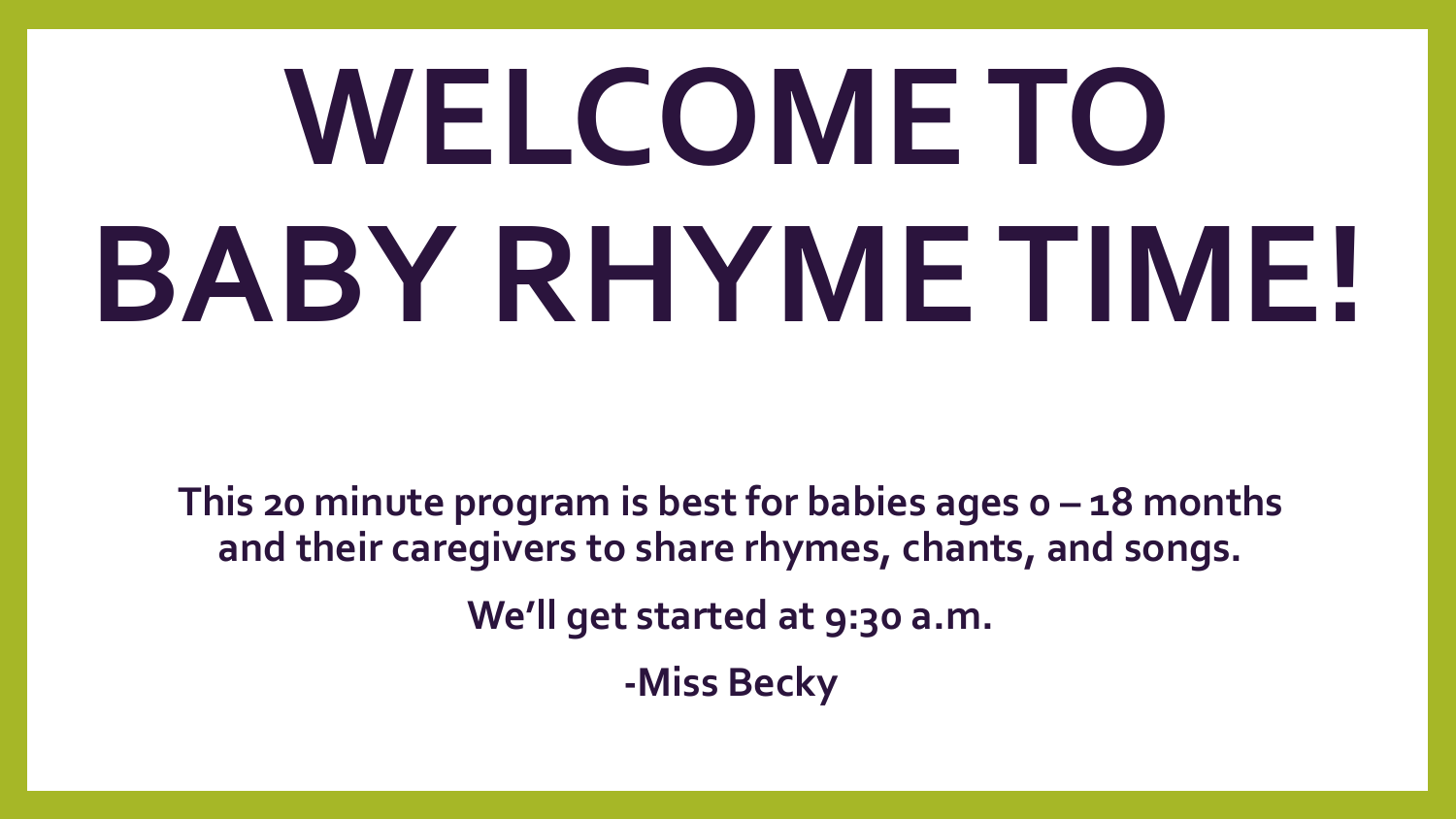#### **Wave Hello**

**Wave, wave, wave hello Wave hello together Wave, wave, wave hello Wave hello together Lala lala lalala, lala lala lala Lala lala lalala, lala lala lala**

**Clap, clap, clap hello… Tap, tap, tap hello…**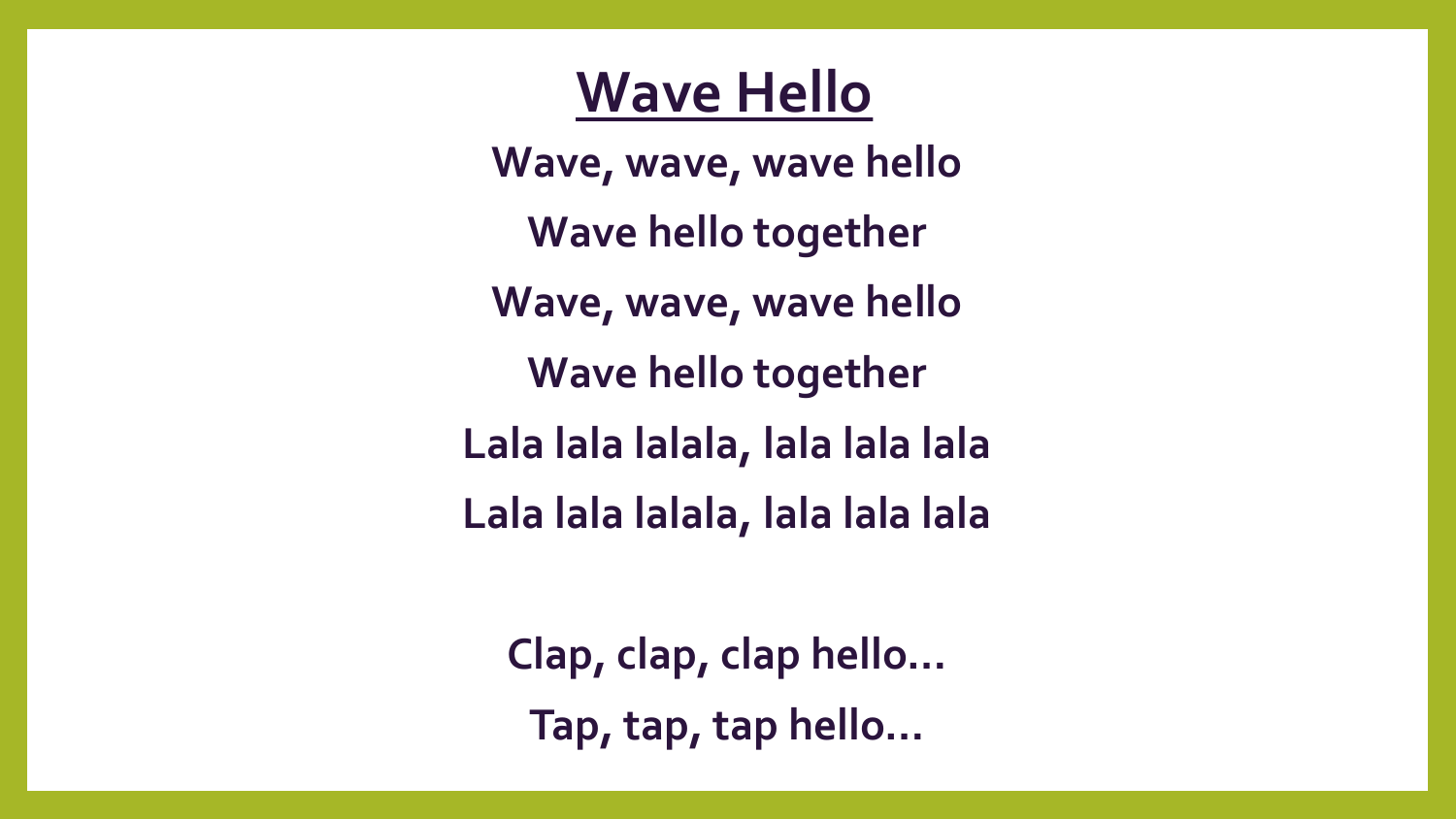#### **The More We GetTogether**

**The more we get together, together, together The more we get together, the happier we'll be For your friends are my friends And my friends are your friends The more we get together, the happier we'll be**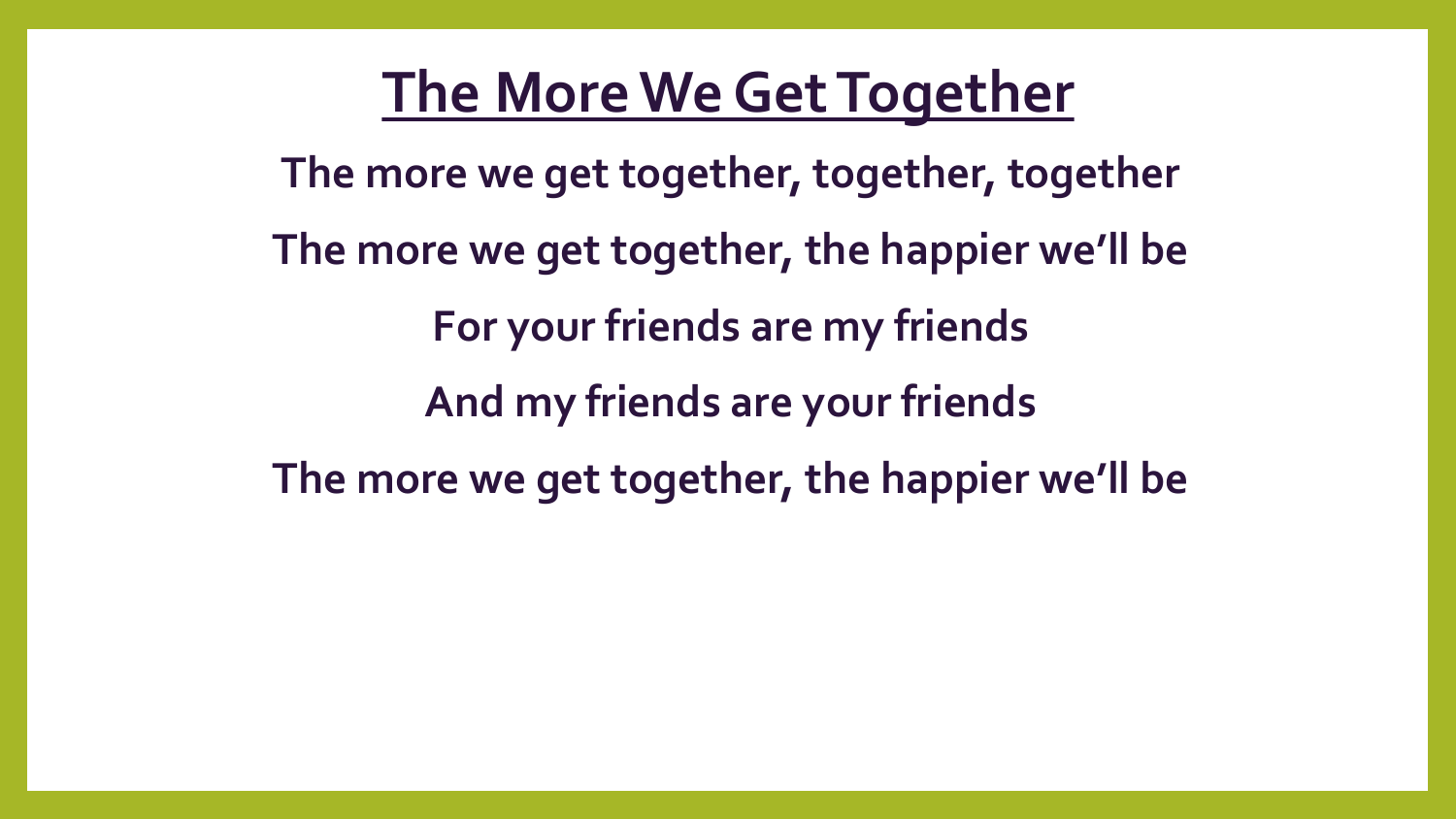#### **Pat-a-cake**

**Pat-a-cake, pat-a-cake, baker's man Bake me a cake as fast as you can Roll it and pat it and mark it with a B And put it in the oven for baby and me**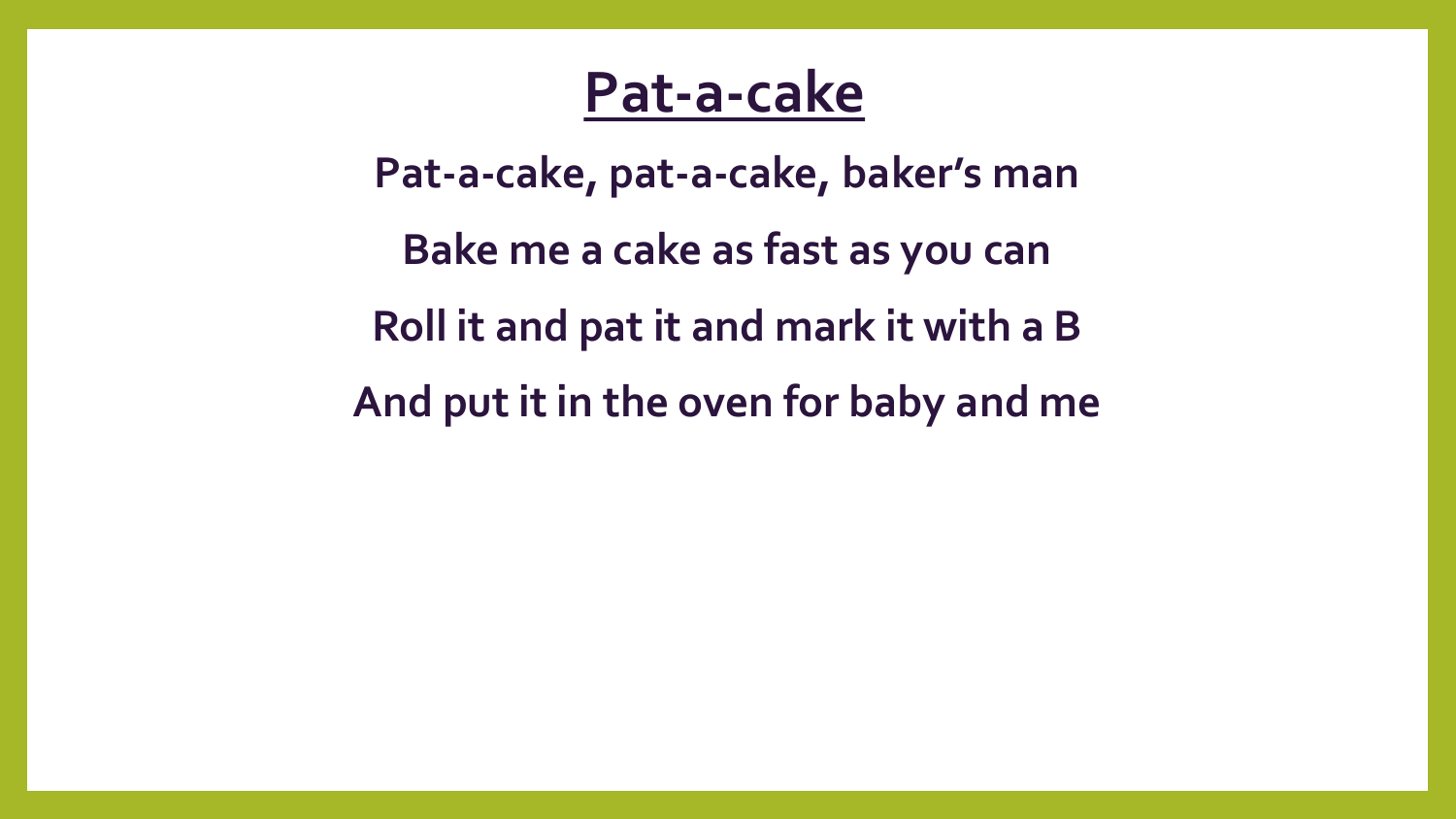#### **Shake Your Sillies Out**

**You gotta shake, shake, shake your sillies out Shake, shake, shake your sillies out Shake, shake, shake your sillies out And wiggle your waggles away**

**You gotta clap, clap, clap your crazies out… You gotta tap, tap, tap your sillies out…**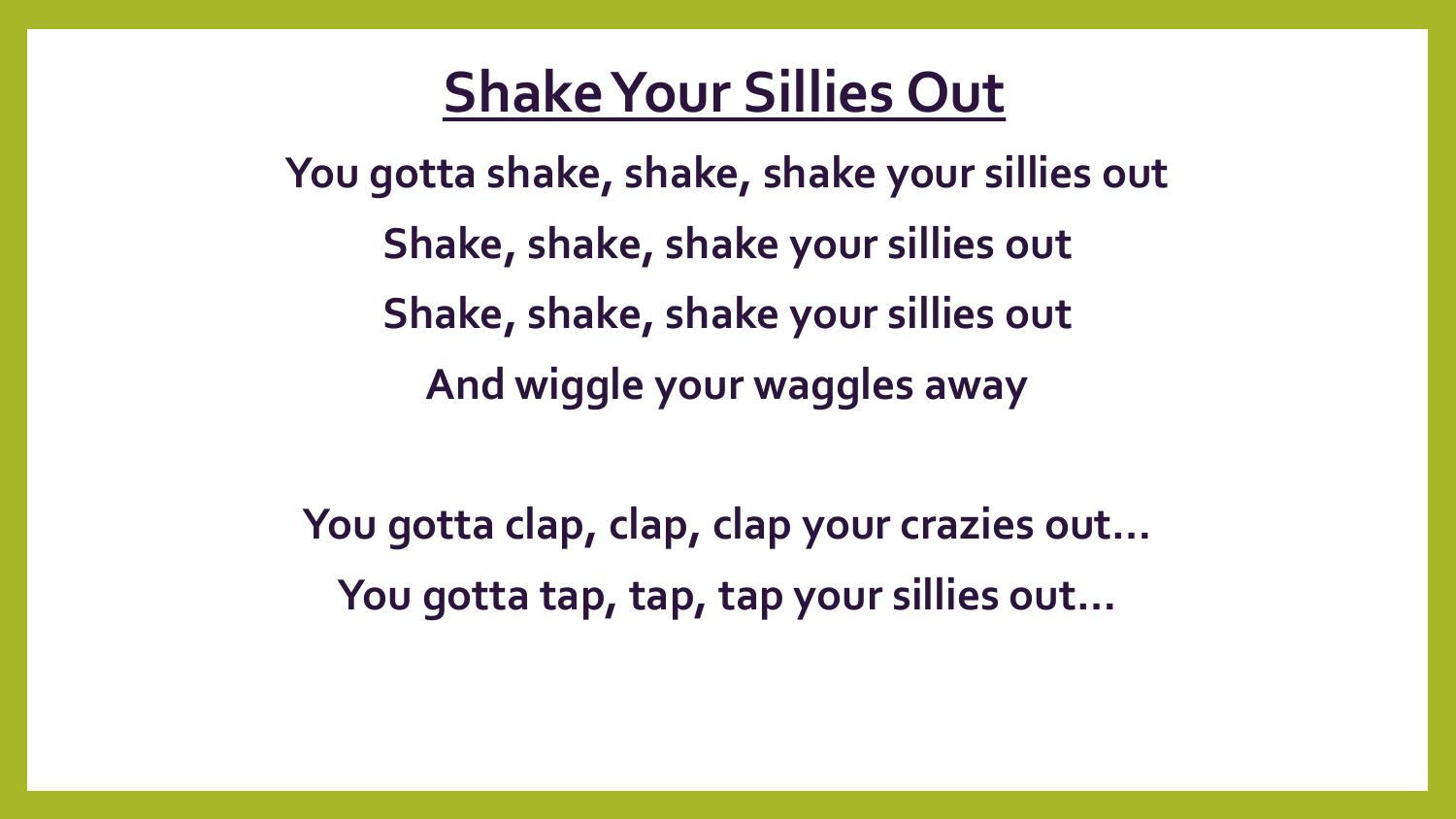#### **Itsy Bitsy Spider**

**The itsy bitsy spider went up the water spout Down came the rain and washed the spider out Out came the sun and dried up all the rain And the itsy bitsy spider went up the spout again**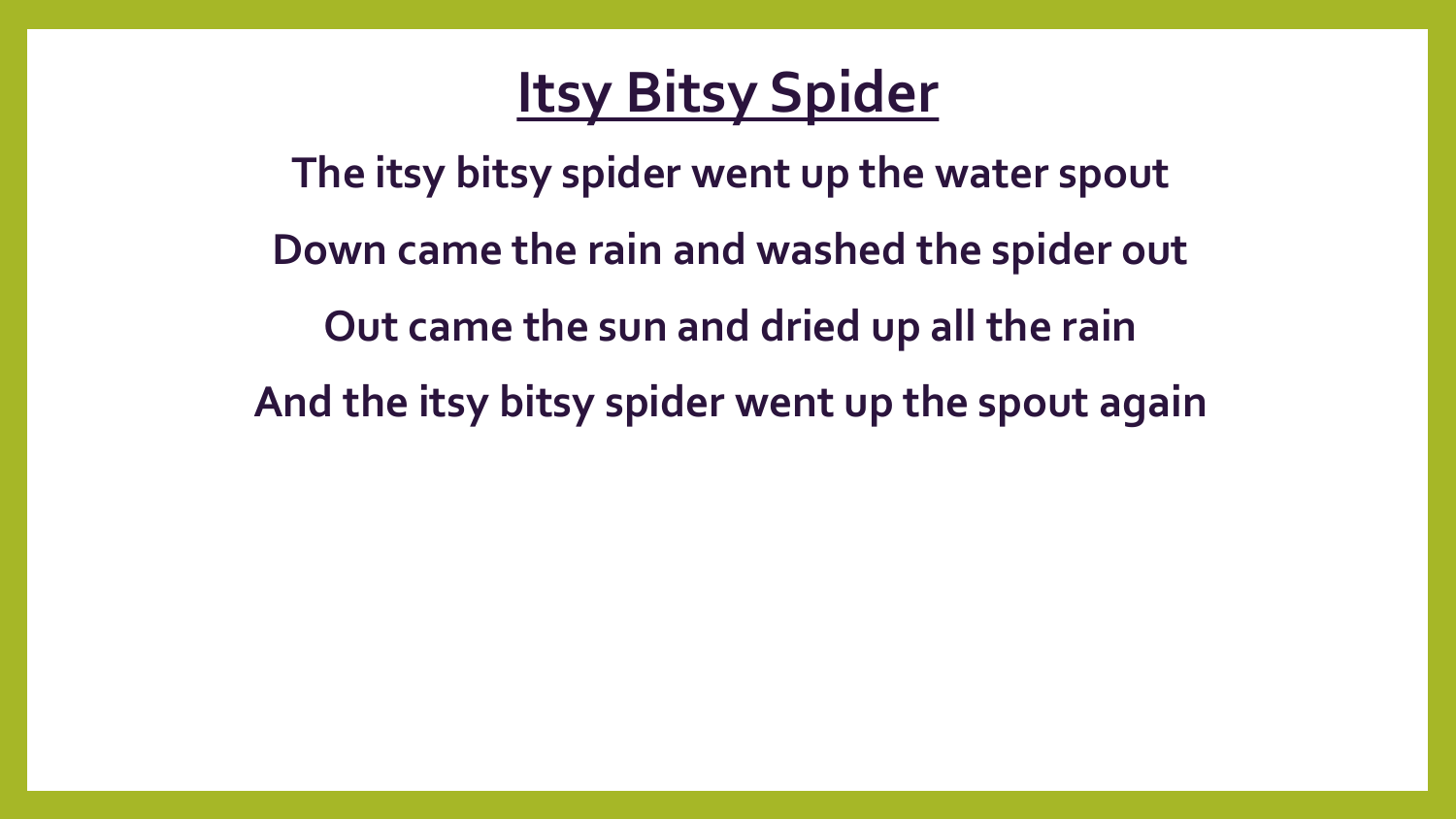#### **Trot, Trot**

**Trot, trot to London**

**Trot, trot to Dover**

**Look out baby, or you might fall over!**

**Trot, trot to Boston Trot, trot to Lynn Look out baby, or you might fall in!**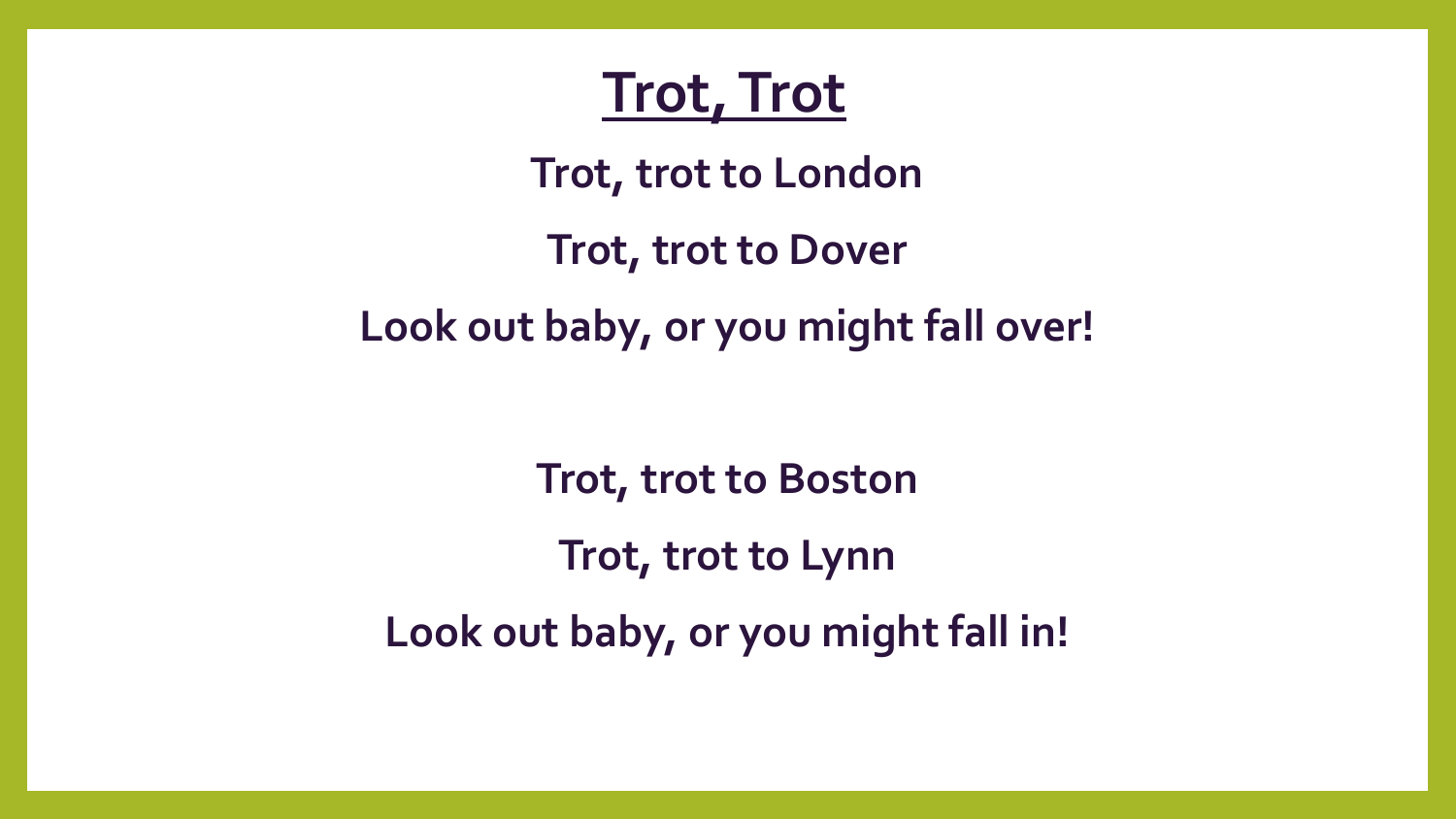#### **Open, Shut Them**

**Open, shut them (x2) Give a little clap, clap, clap Open, shut them (x2) Lay them in your lap, lap, lap Creep them, crawl them (x2) Right up to your chin, chin, chin Open up your little mouth But do not put them in, in, in!**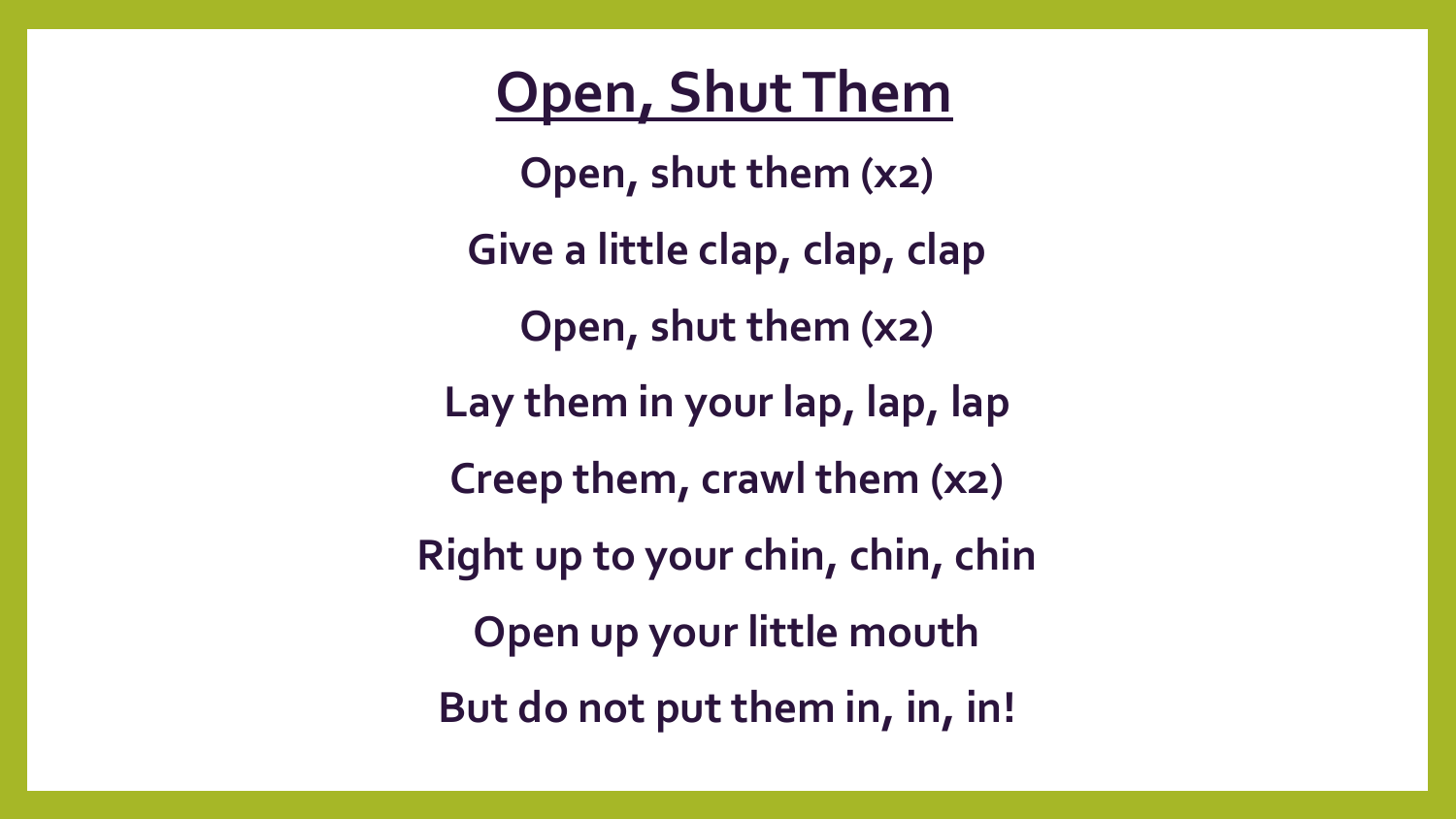#### **The Grand Old Duke of York**

**The grand old Duke of York He had ten thousand men He marched them up to the top of the hill And he marched them down again**

**And when you're up, you're up And when you're down, you're down And when you're only half way up You're neither up or down**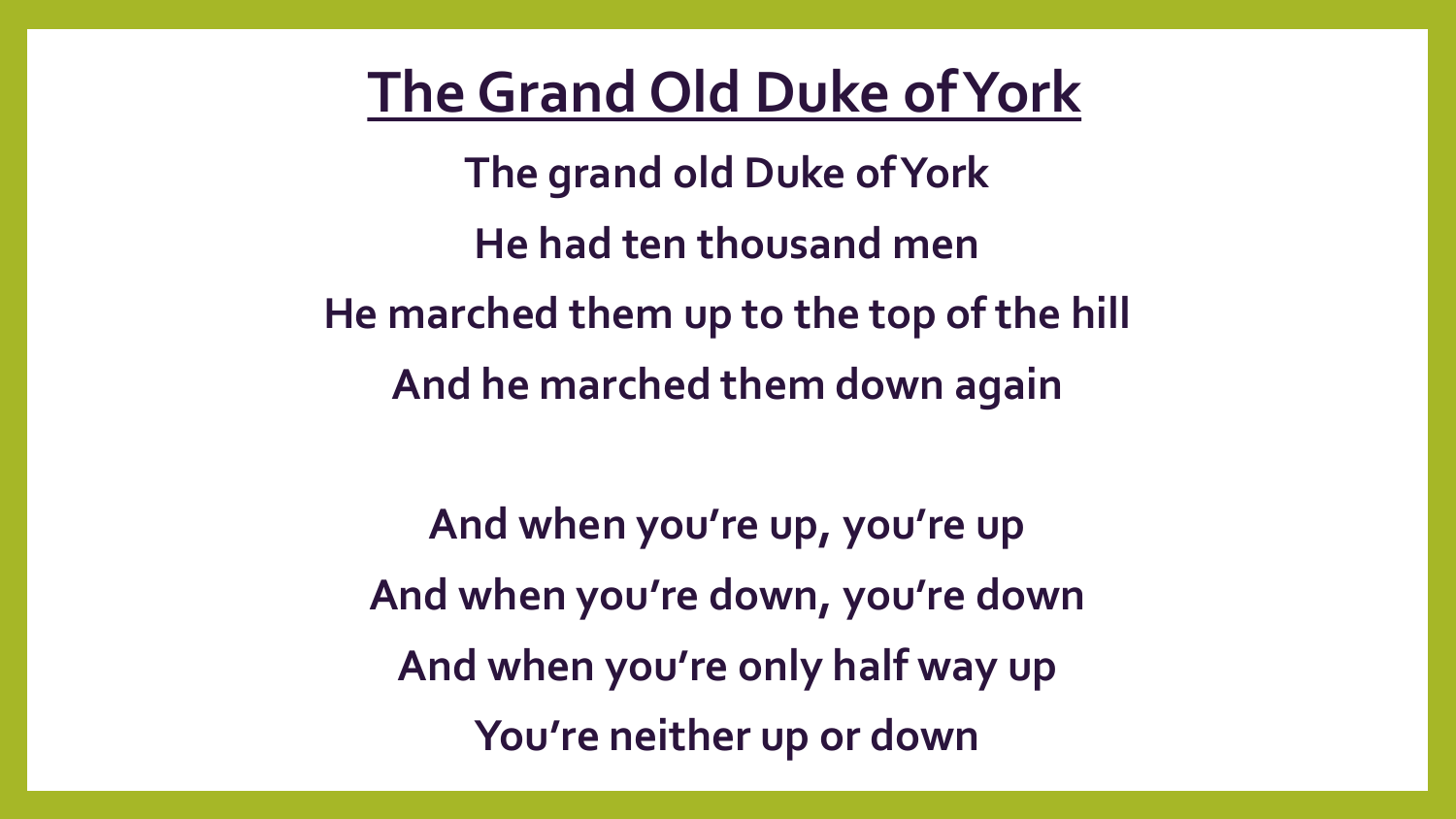#### **Clap Your Hands**

**Clap, clap, clap your hands as slowly as you can Clap, clap, clap your hands as quickly as you can**

> **Roll, roll, roll your hands… Shake, shake, shake your hands…**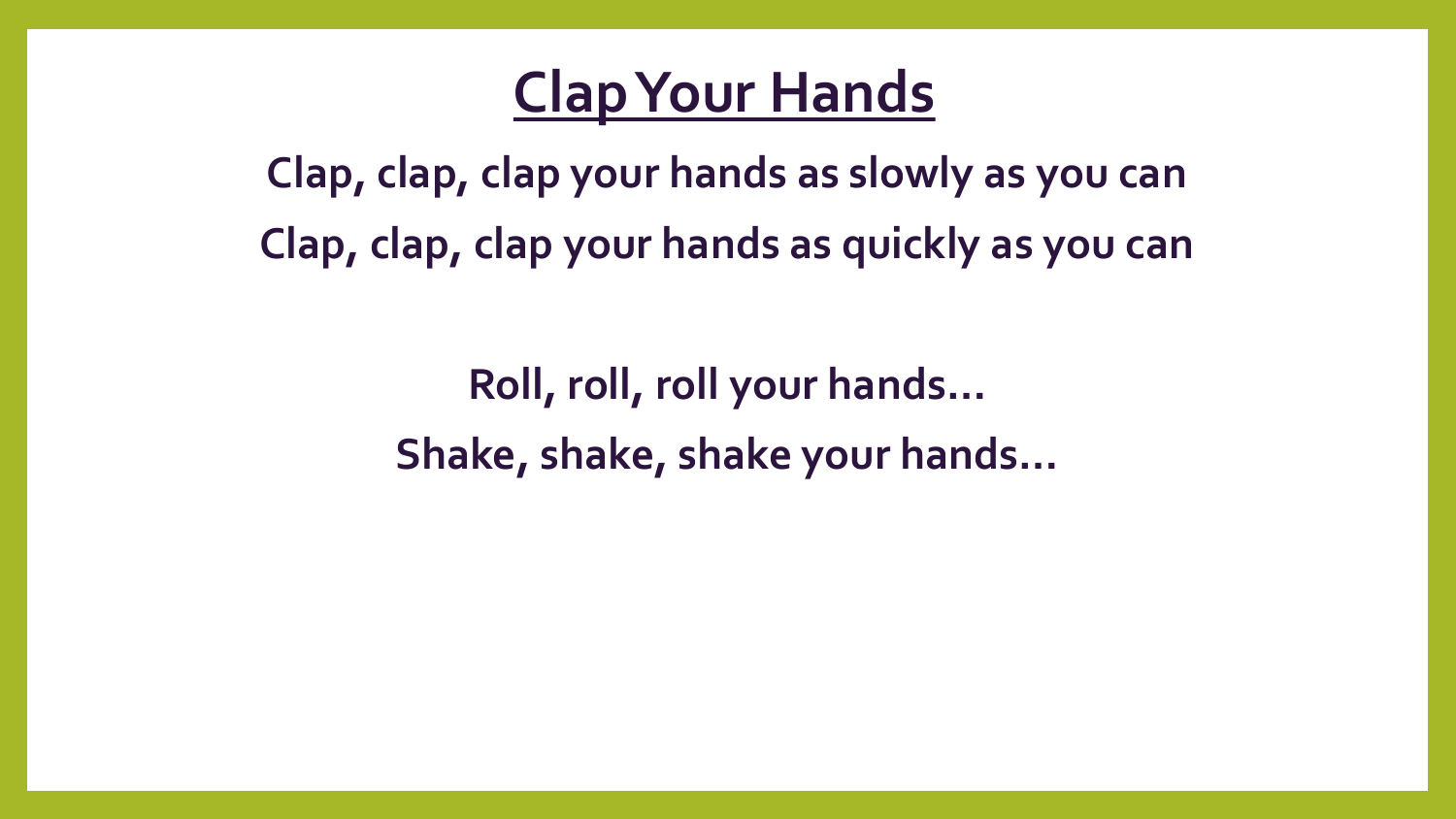**Mother and Father and Uncle John**

**Mother and Father and Uncle John**

**Went to the market one by one**

**Mother fell off**

**And Father fell off**

**But Uncle John went on and on and on**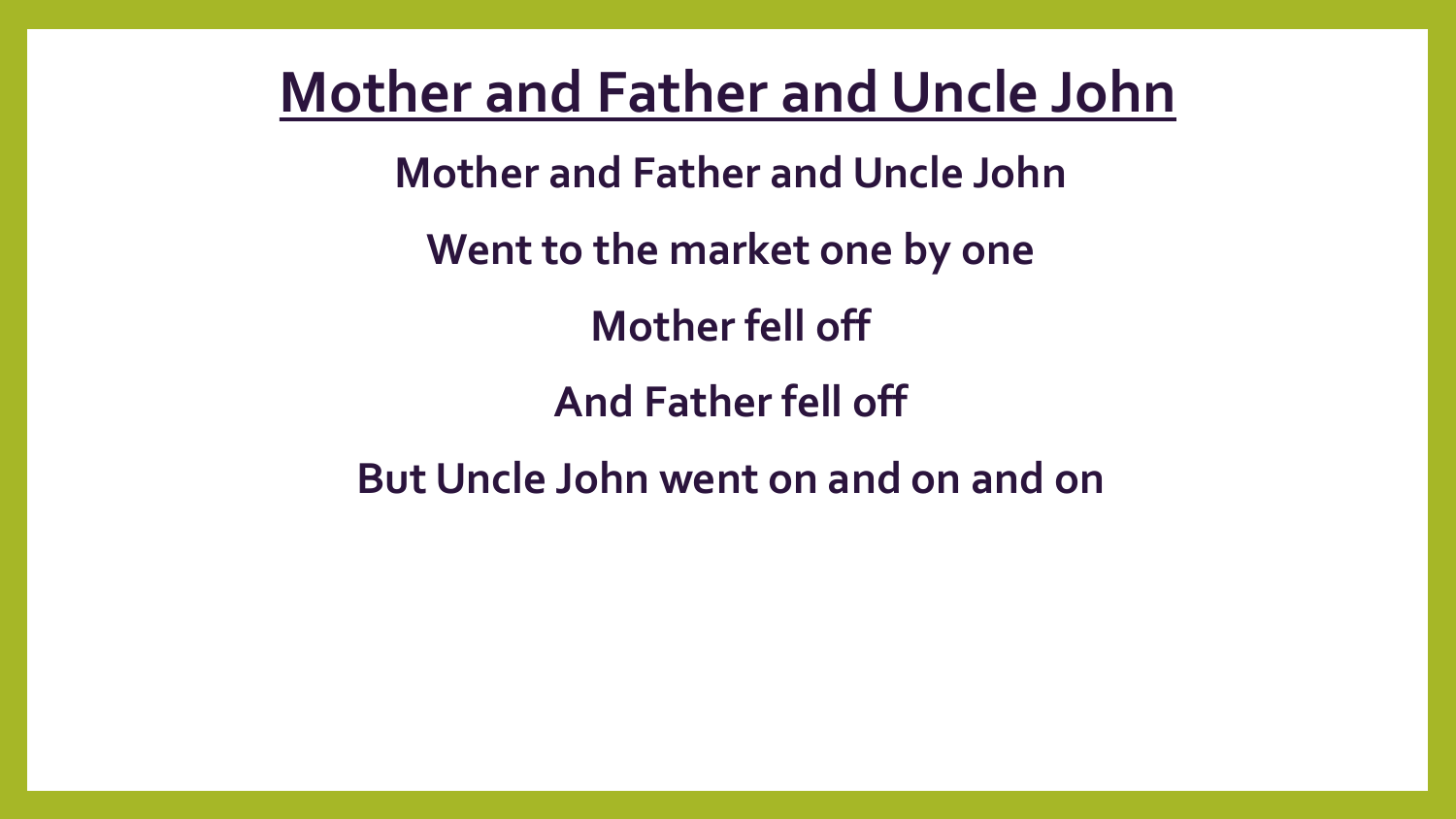**What Do They Say?**

**What does a dog say?**

**Bow-wow-wow.**

**What does a cat say?**

**Meow. Meow.**

**What does a dove say?**

**Coo coo coo.**

**And what do mommies and daddies say?**

**I love you!**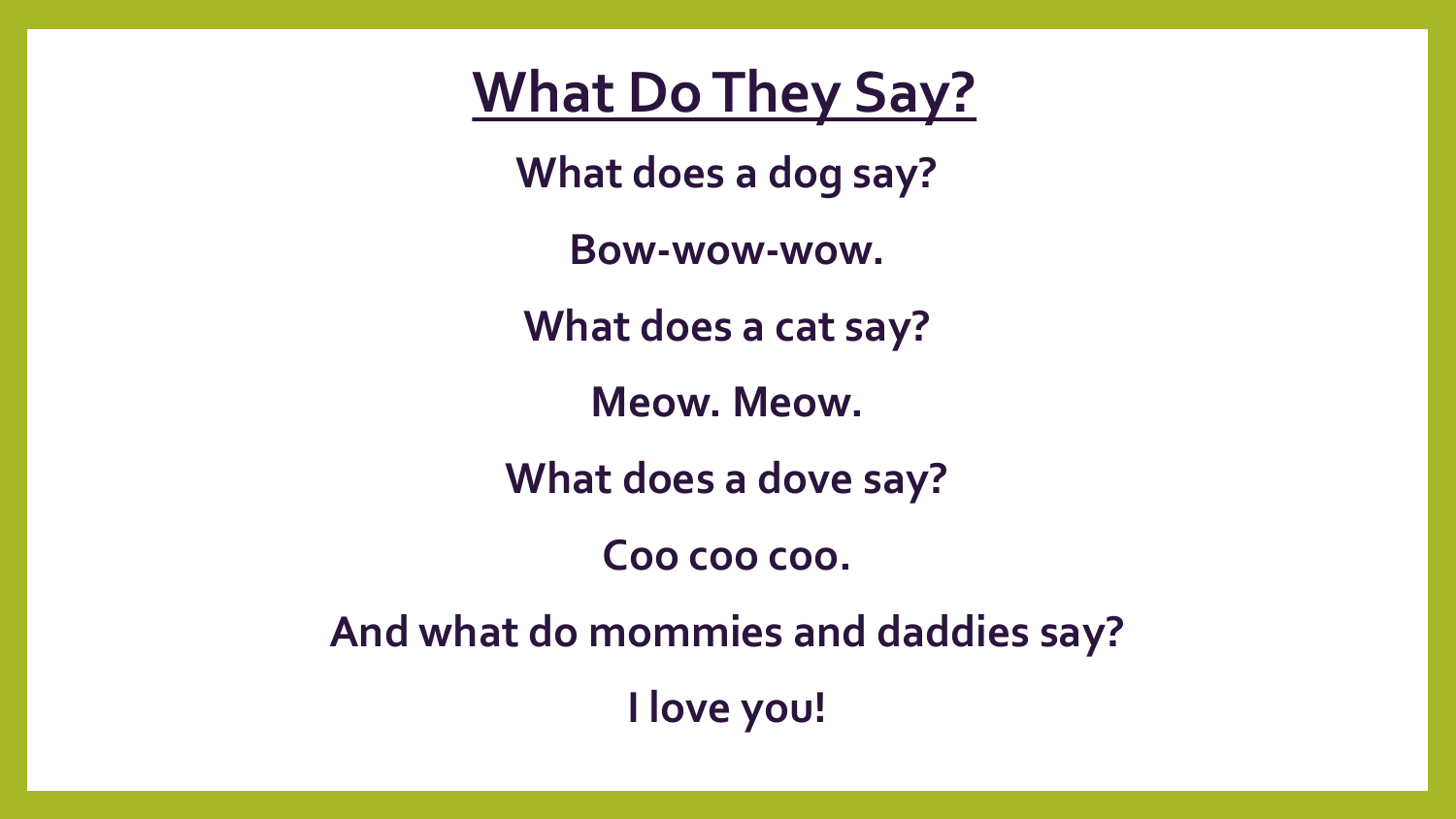#### **Bumblebee**

**Bumblebee, bumblebee, on your nose – bzz! Bumblebee, bumblebee, on your toes – bzz! On your nose – bzz! On your toes – bzz! Go away you bumblebee!**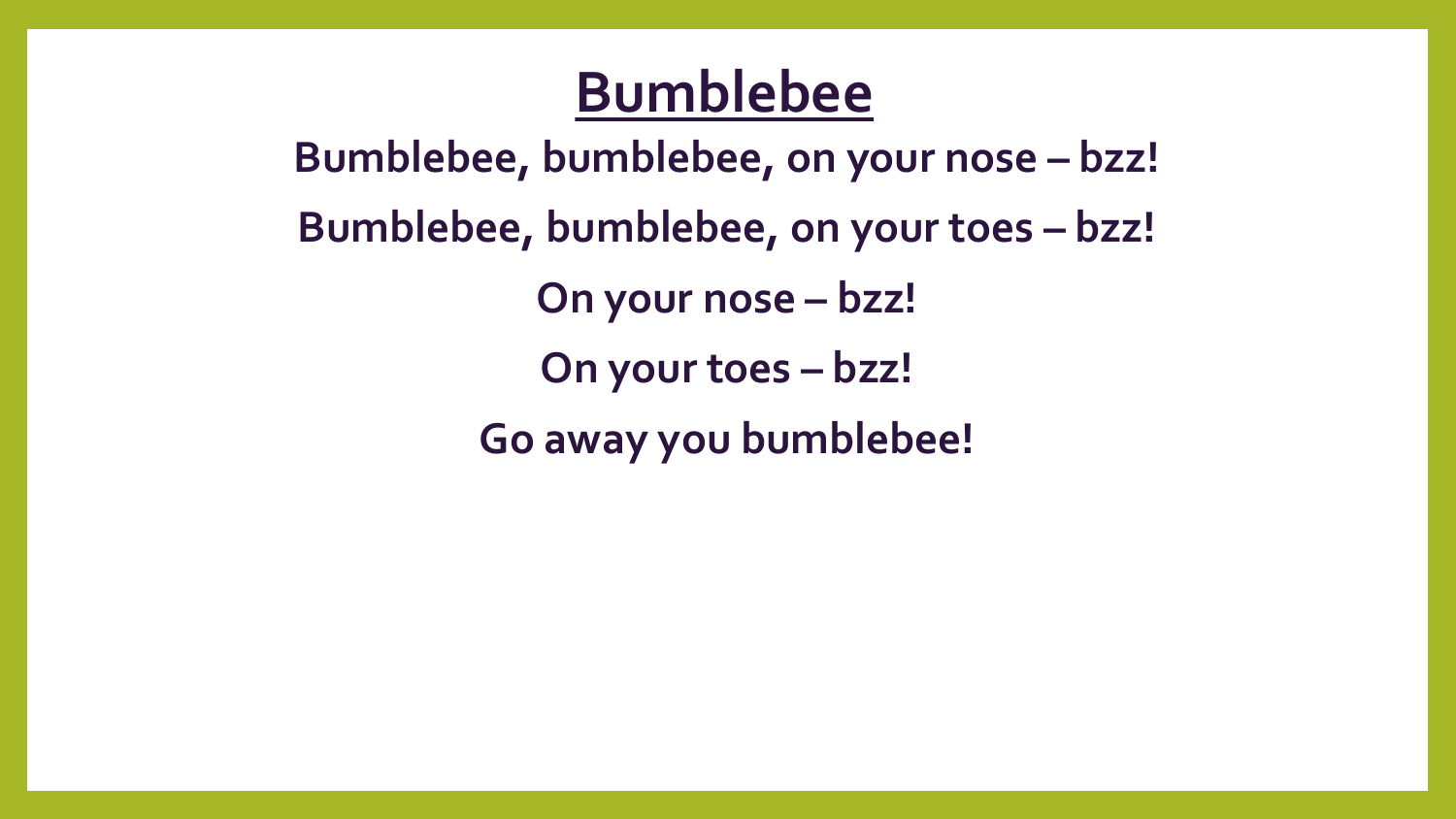### **Giddy Up**

**Giddy up, giddy up, giddy up horsey Giddy up, giddy up, go go go!**

**Giddy up, giddy up, giddy up horsey Giddy up, giddy up, whoaaa!**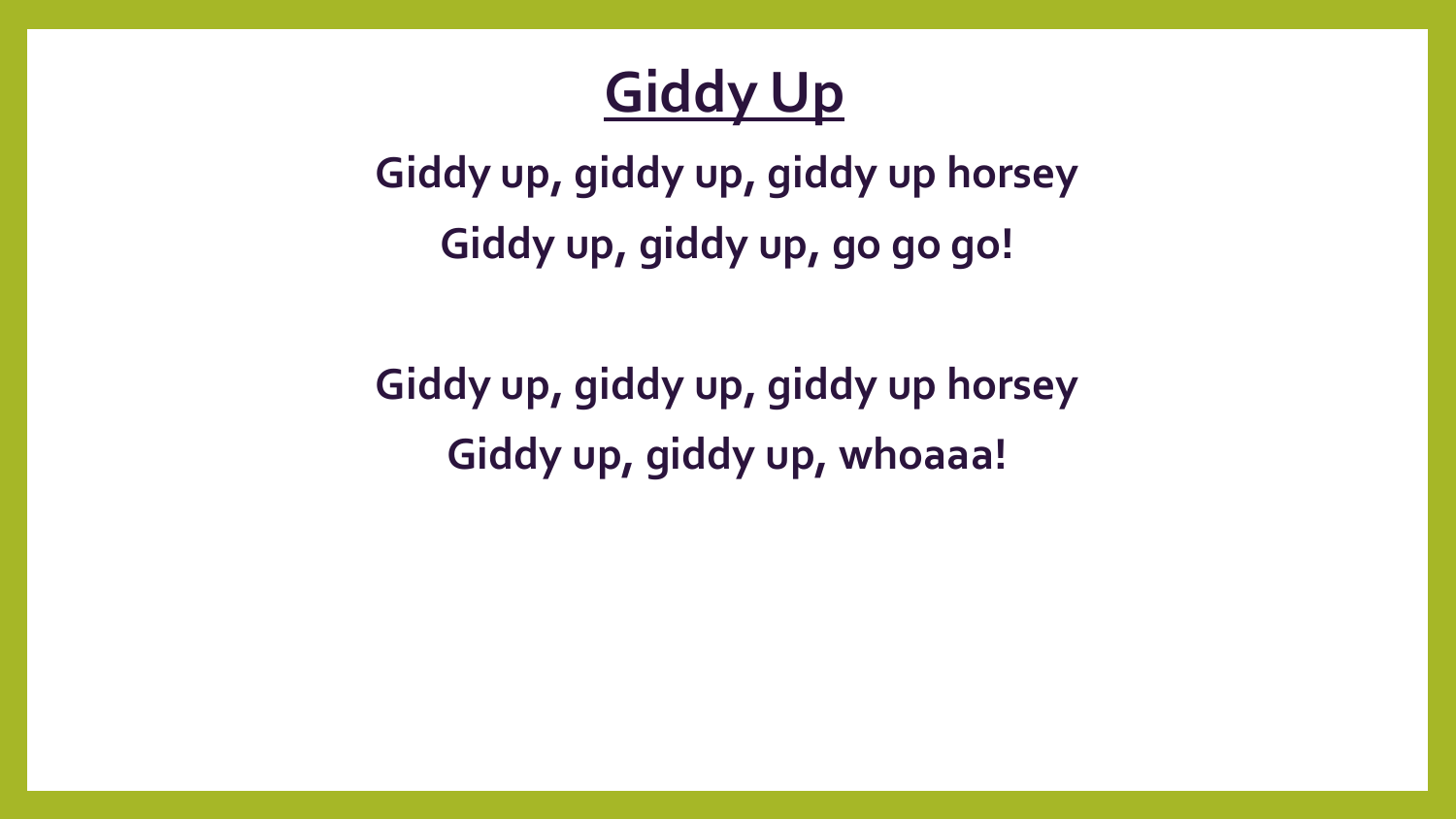**Old Macdonald Had a Farm Old MacDonald had a farm, E-I-E-I-O And on that farm he had a cow, E-I-E-I-O With a moo, moo here, And a moo, moo there Here a moo, there a moo, Everywhere a moo, moo Old MacDonald had a farm, E-I-E-I-O**

**One more!**

**And on that farm he had a...**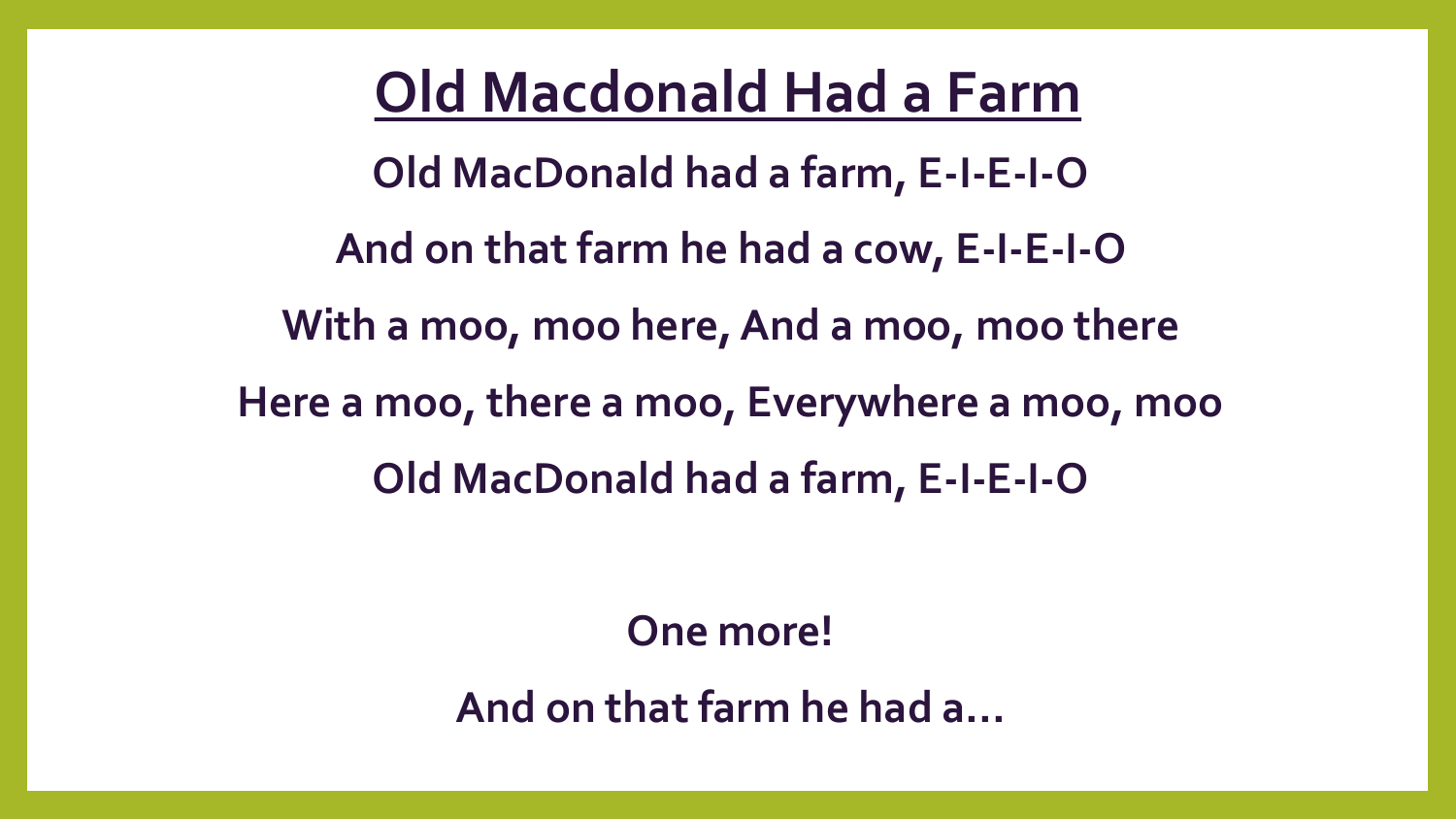#### **Little Flea**

**Creeping, creeping little flea Up my leg and past my knee To my tummy, on he goes Past my chin and to my nose**

**Now he's creeping down my chin To my tummy, once again Down my leg and past my knee To my toe that little flea –GOTCHA!**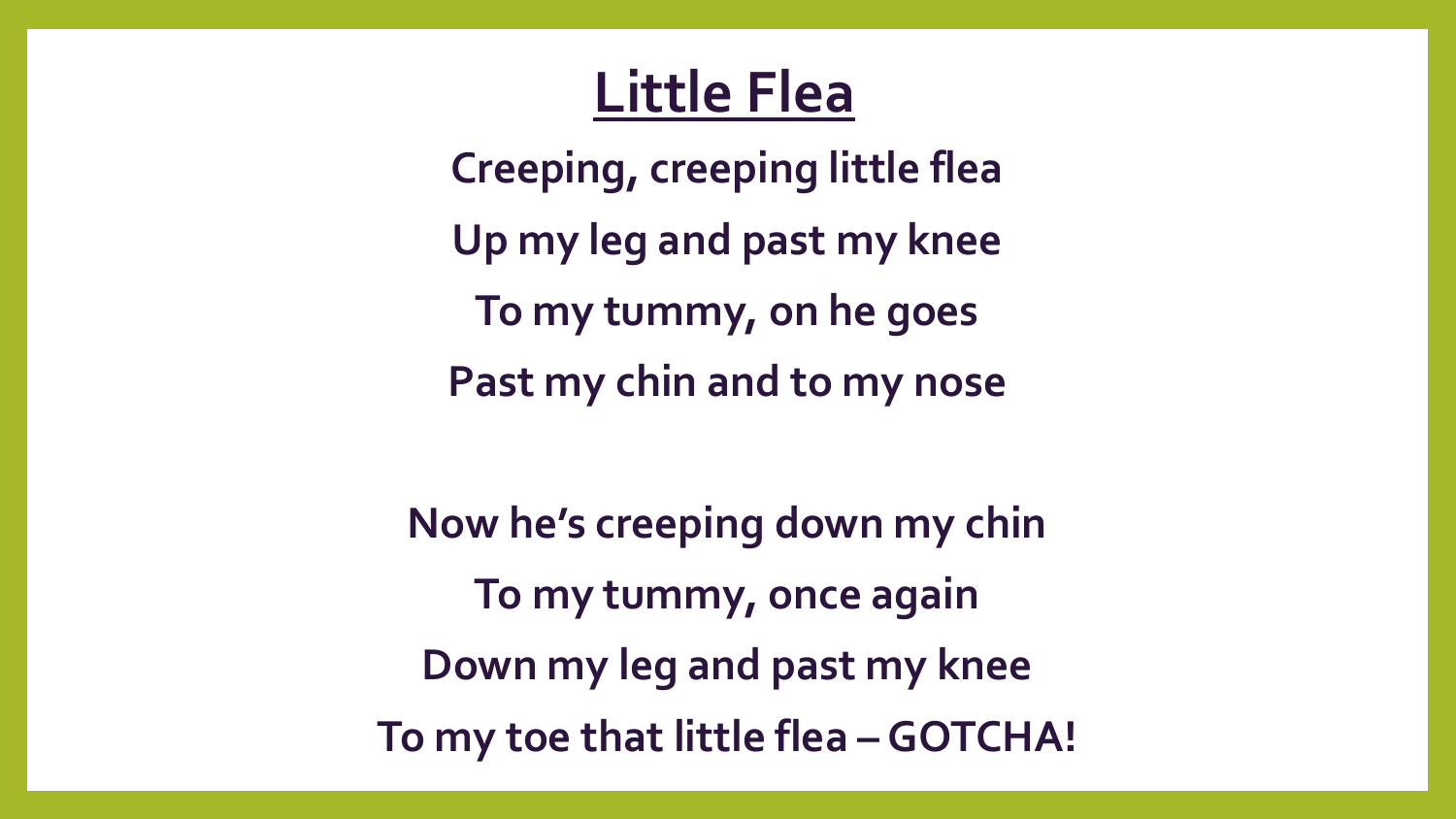**Acka backa soda crocka Acka Backa**

**Acka backa boo**

**Acka backa soda crocka**

**Up goes you!**

**Acka backa soda crocka Acka backa boo Acka backa soda crocka**

**I love you!**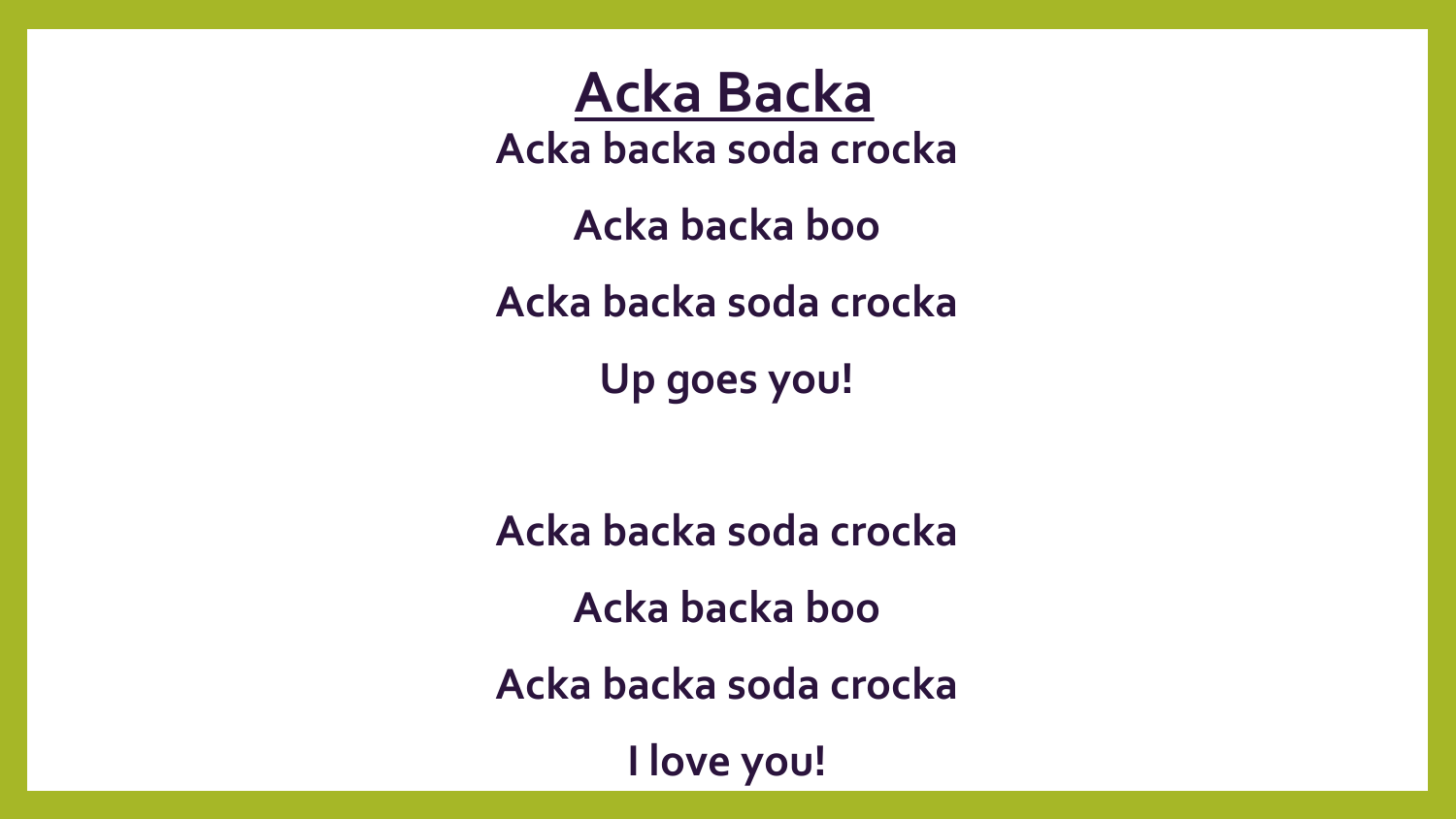#### **One I Love You**

**One I love you, two I love you, Three I love you so Four I love you, five I love you Rock you to and fro Six I love you, seven I love you Eight you love me too Nine I love you, ten I love you My bouncing buckaroo**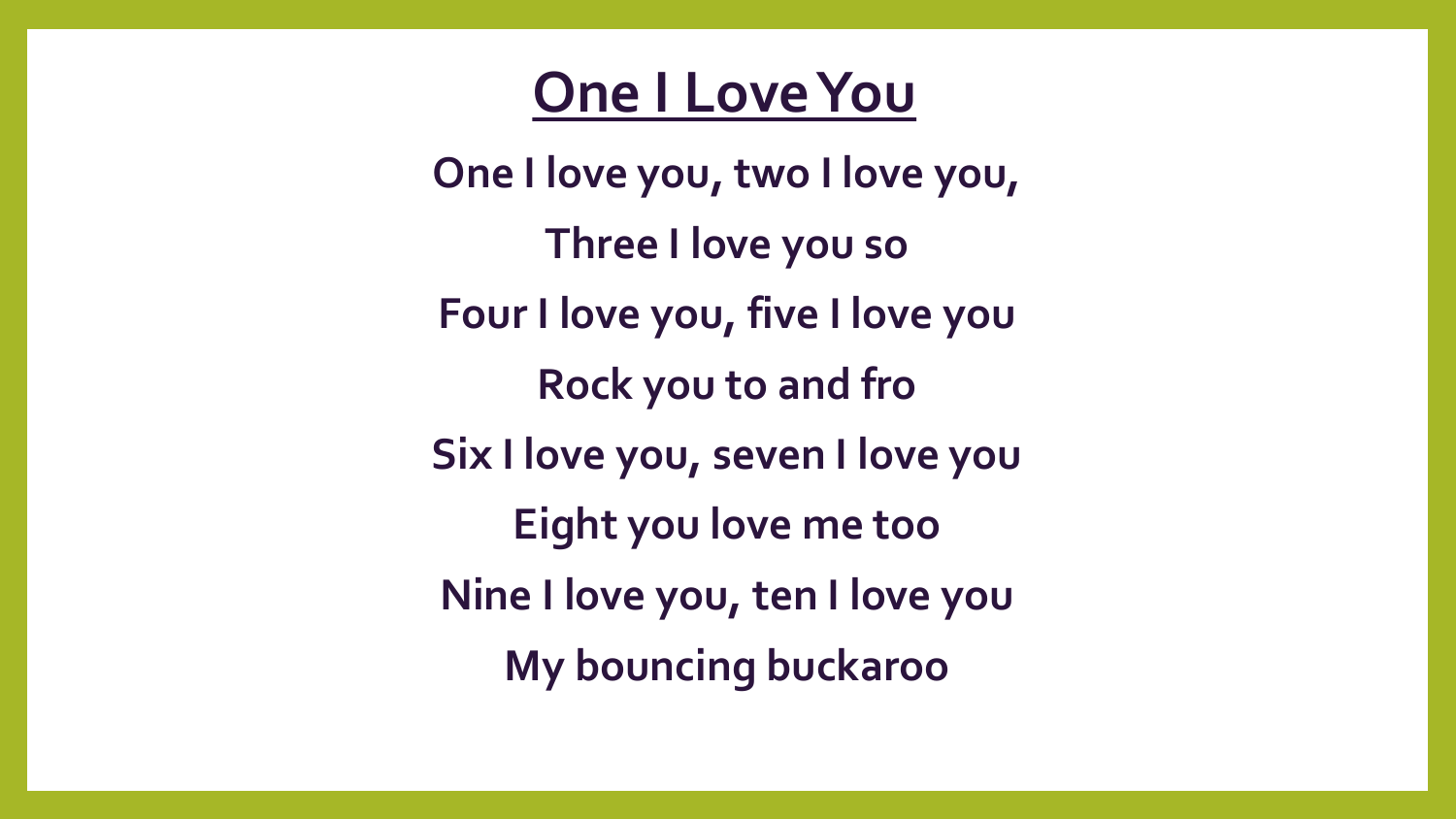#### **A Bouncing WeWill Go**

**A bouncing we will go A bouncing we will go Hi-ho the derry-o A bouncing we will go**

**A tickling we will go… A hugging we will go…**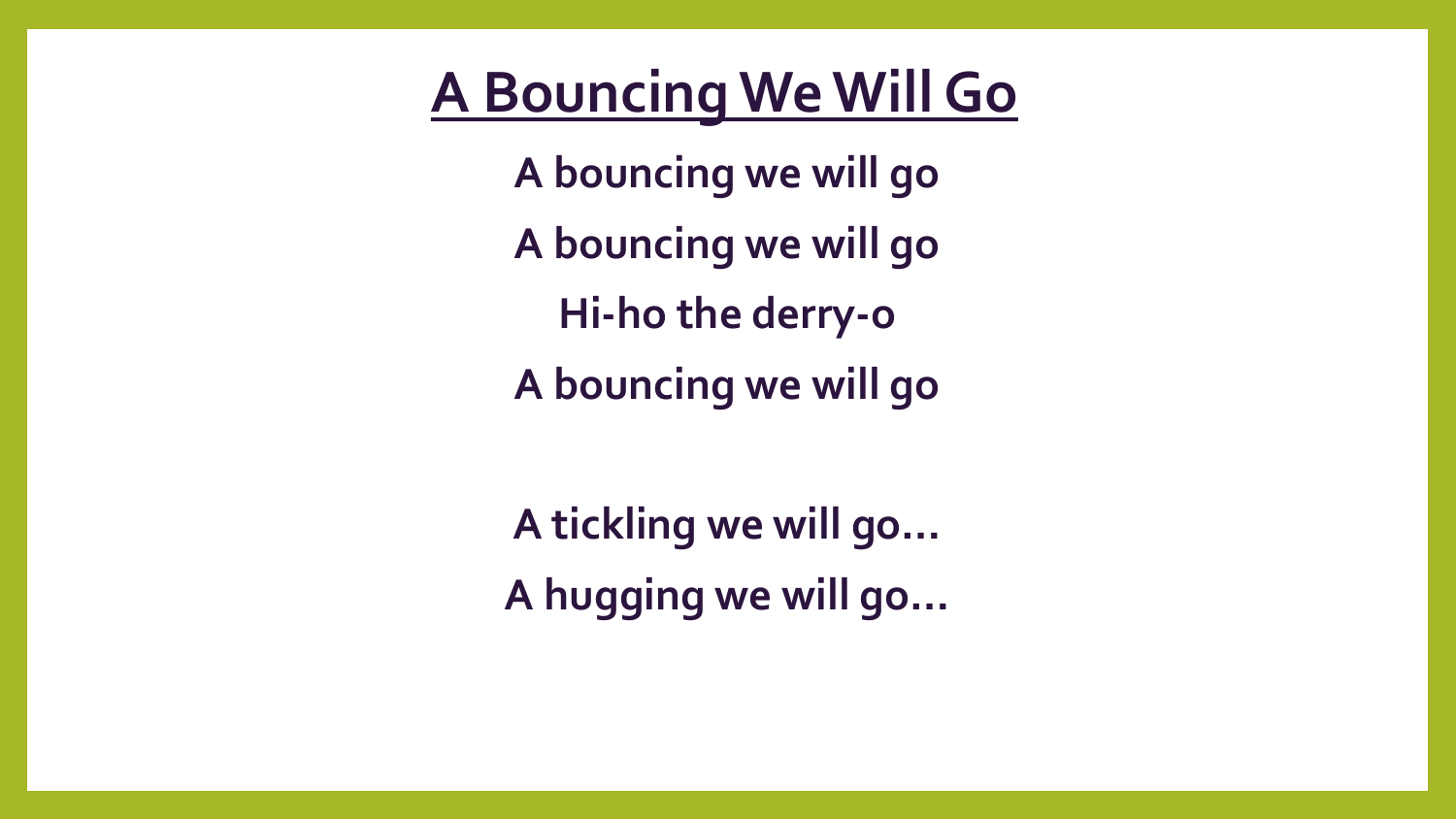**Hurry Scurry Little Mouse Hurry scurry little mouse Starts down at your toes Hurry scurry little mouse Past your knees he goes Hurry scurry little mouse Past where your tummy is Hurry scurry little mouse Give you a mousey kiss MWAH!**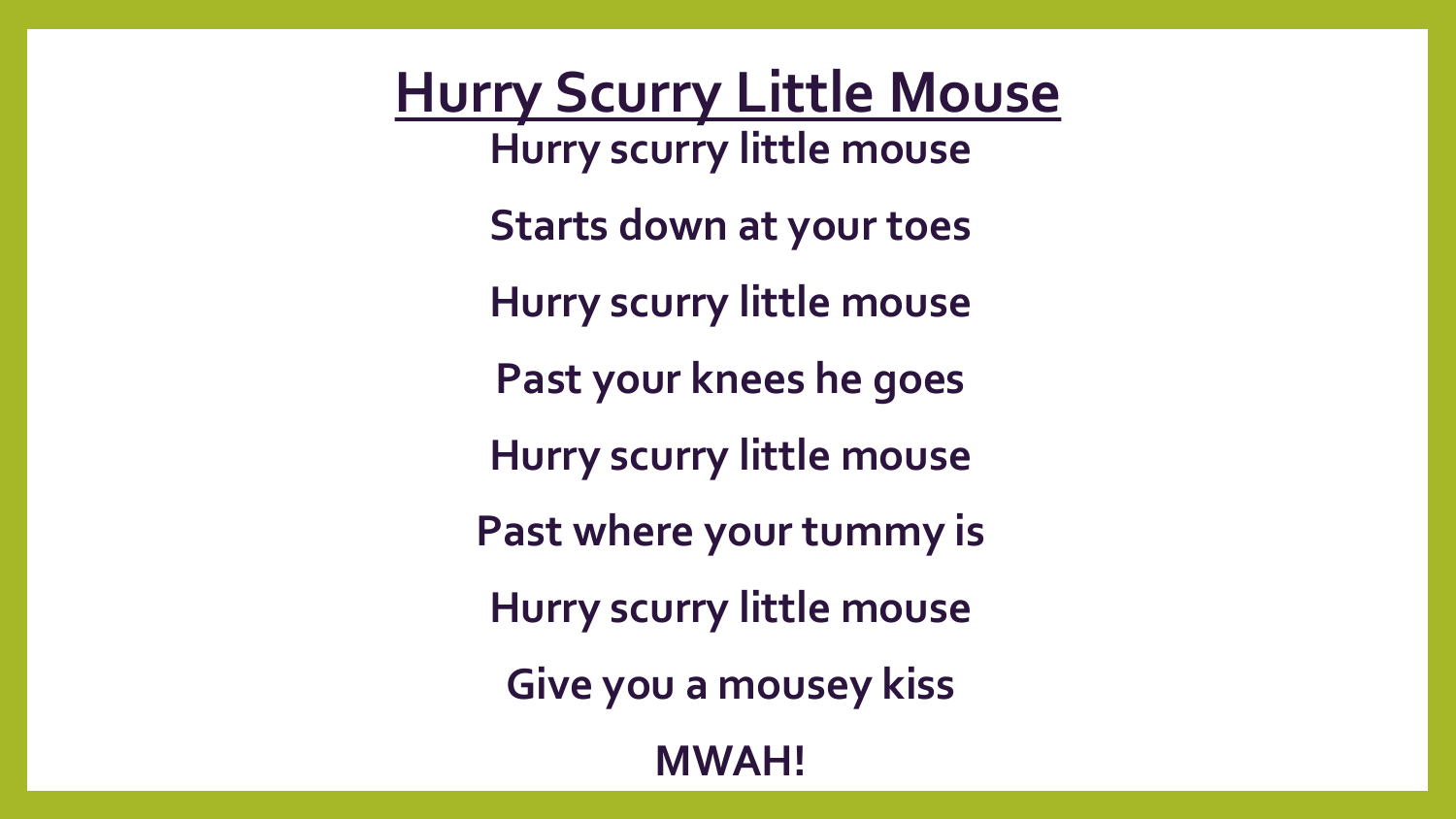

**(we'll do this one twice!)**

**I'm a piece of popcorn Put me in the pot Shake me, shake me, shake me And watch me POP!**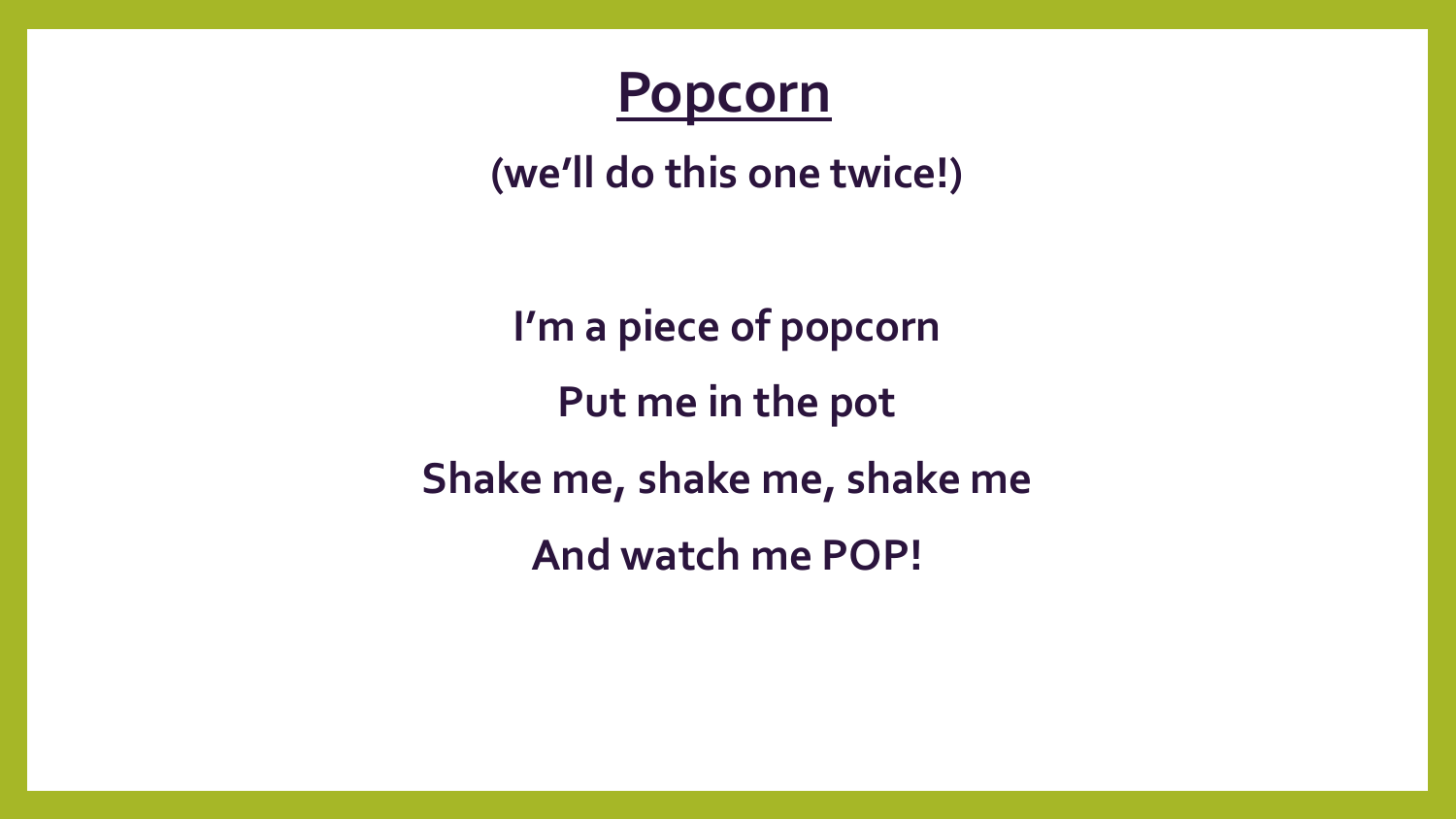#### **Two Little Blackbirds**

**Two little blackbirds Sitting on a hill One named Jack One named Jill Fly away Jack Fly away Jill Come back Jack Come back Jill**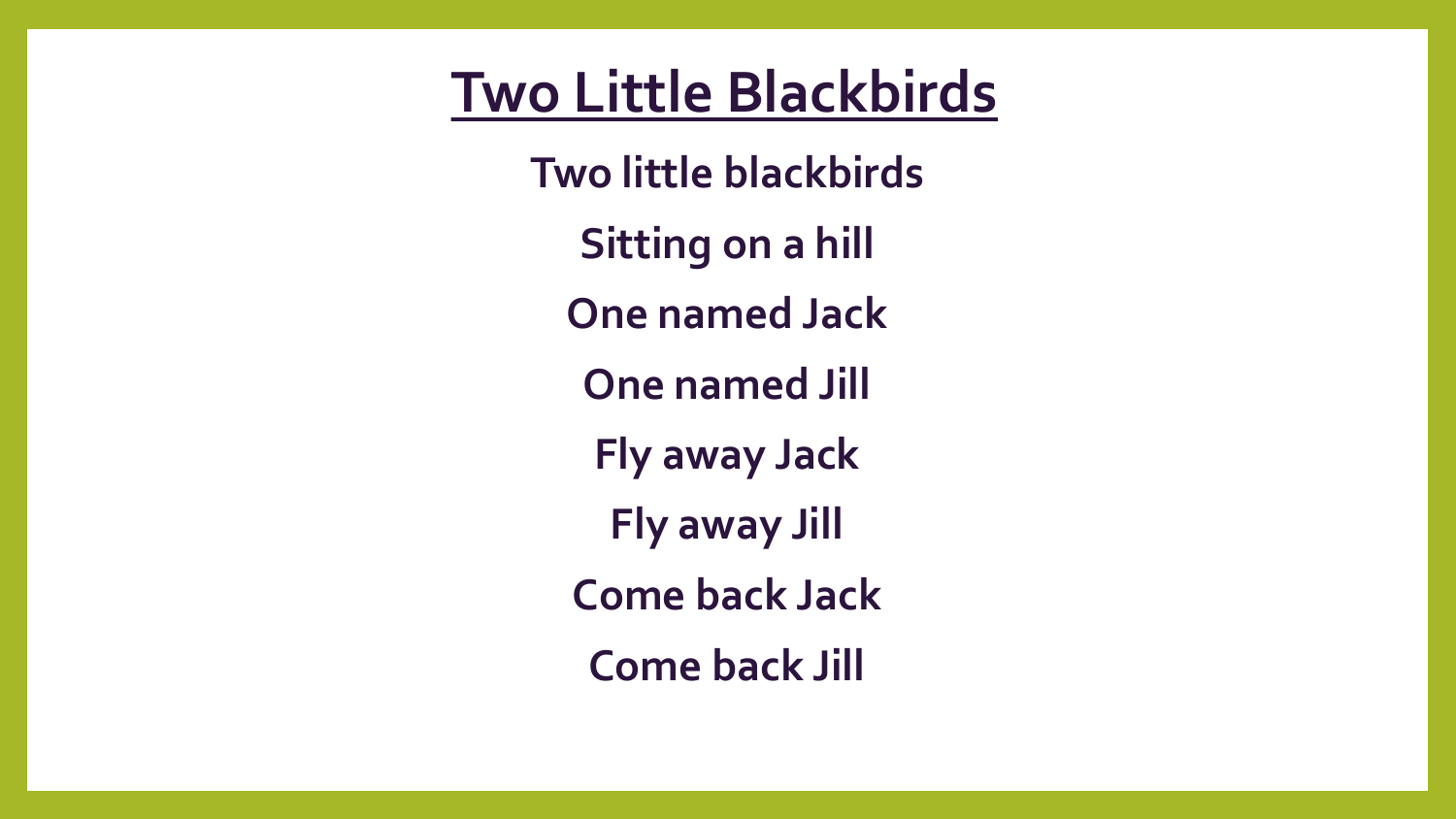**This is the Way the Ladies Ride This is the way the ladies ride, the ladies ride, the ladies ride This is the way the ladies ride - nim nim nim!**

**This is the way the gentlemen ride, the gentlemen ride, the gentlemen ride This is the way the gentlemen ride - trim trim trim!**

**This is the way the farmers ride, the farmers ride, the farmers ride This is the way the farmers ride - trot trot trot!**

**And this is the way the hunters ride, the hunters ride, the hunters ride This is the way the hunters ride - gallop gallop gallop!**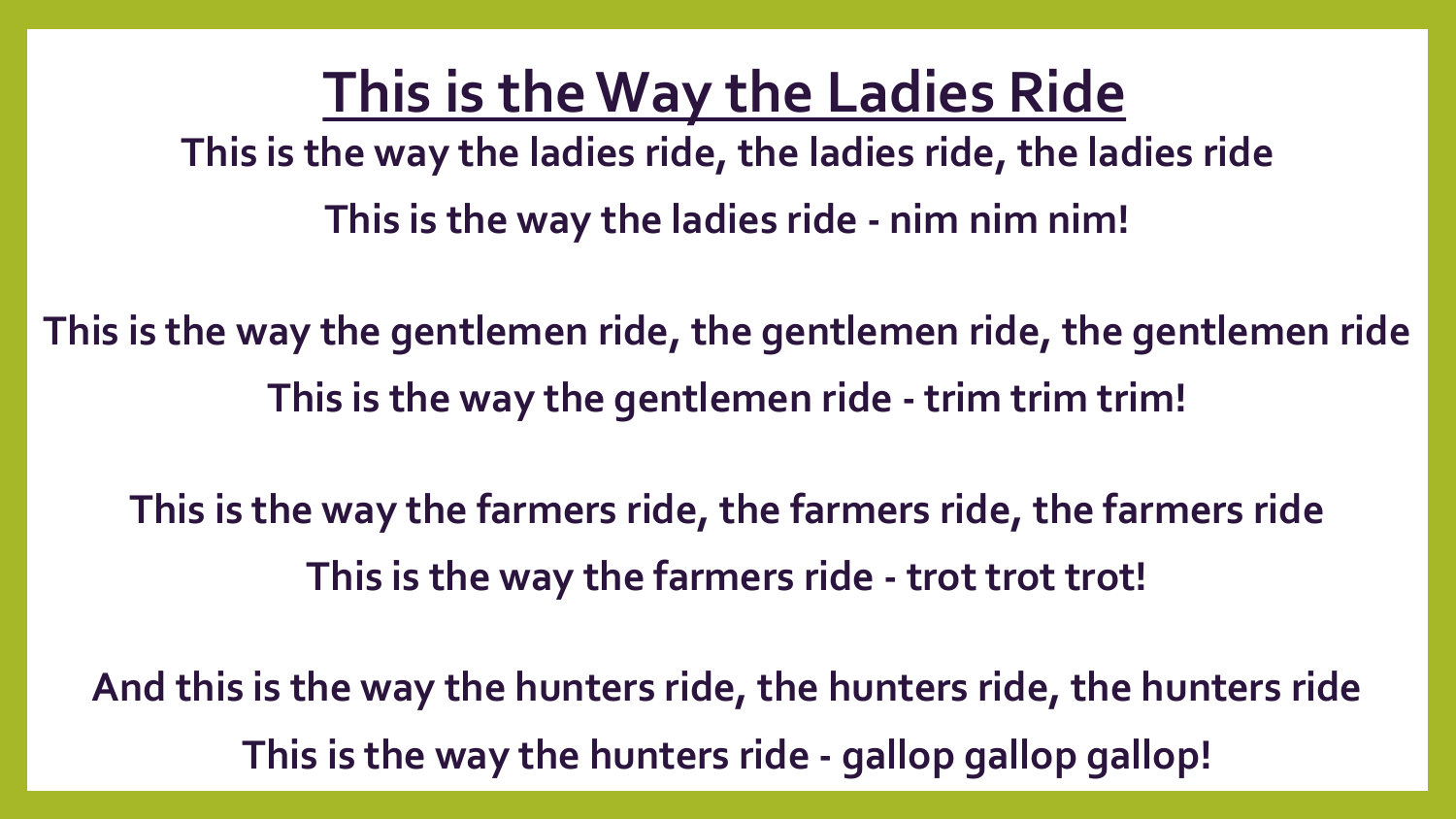#### **Rain is Falling Down**

**Rain is falling down, splash! Rain is falling down, splash! Pitter patter, pitter patter Rain is falling down, splash!**

**The sun is peeking out, peek-a-boo! The sun is peeking out, peek-a-boo! Peeking here and peeking there The sun is peeking out, peek-a-boo!**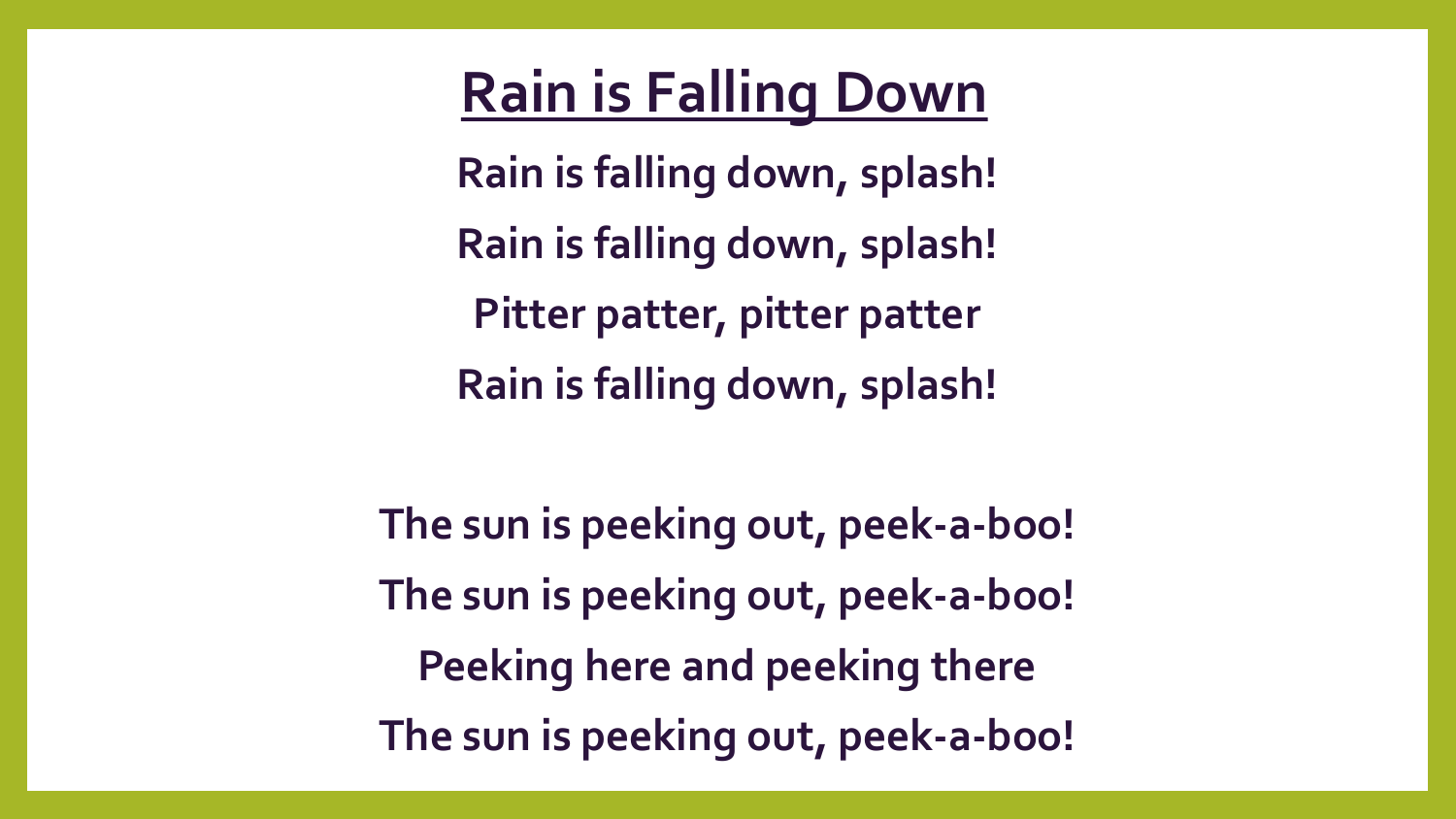#### **You Are My Sunshine**

**You are my sunshine My only sunshine You make me happy When skies are gray You'll never know dear How much I love you Please don't take my sunshine away**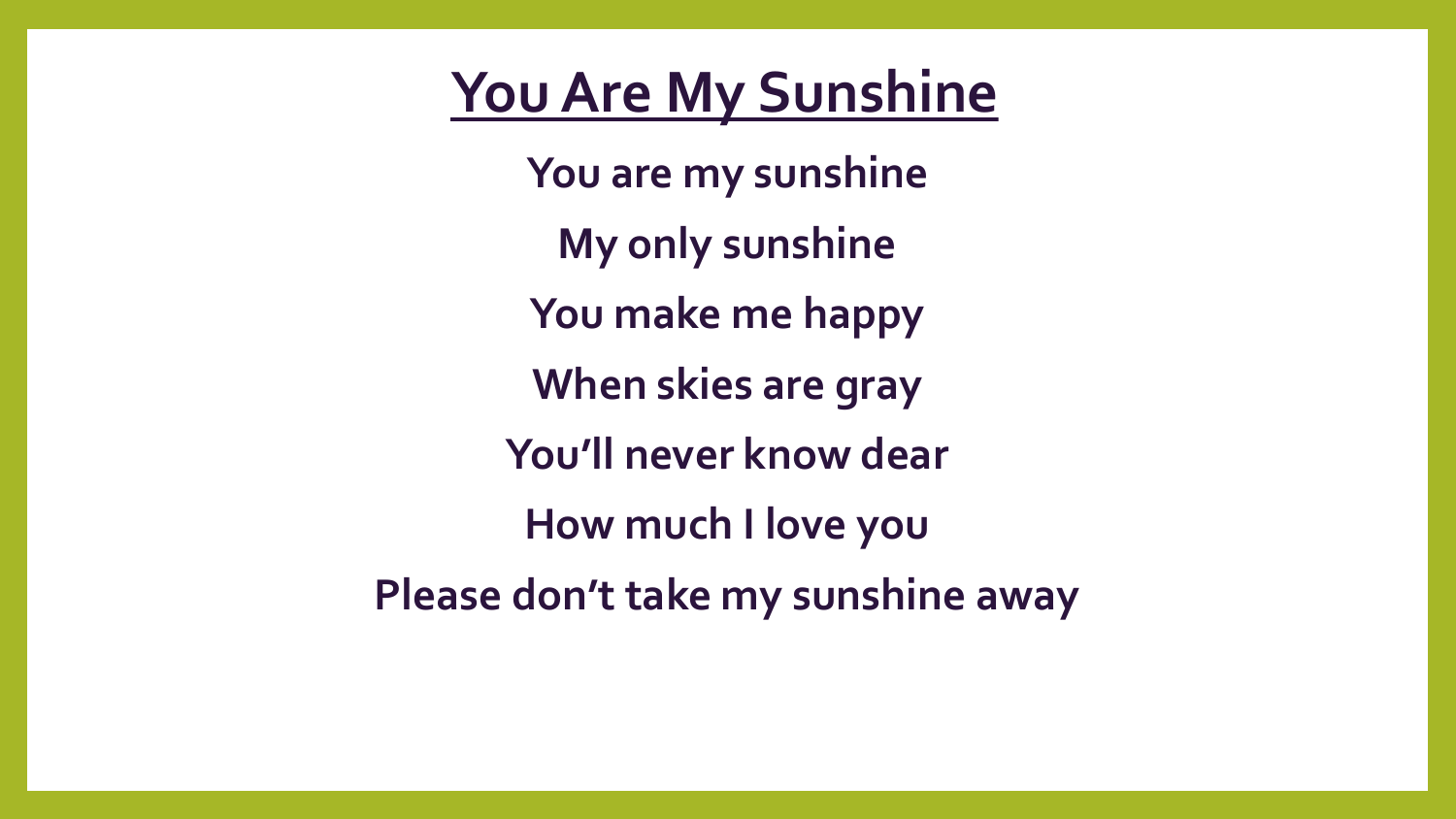#### **I BounceYou Here**

**I bounce you here I bounce you there I bounce you, bounce you everywhere**

> **I tickle you here… I hug you here…**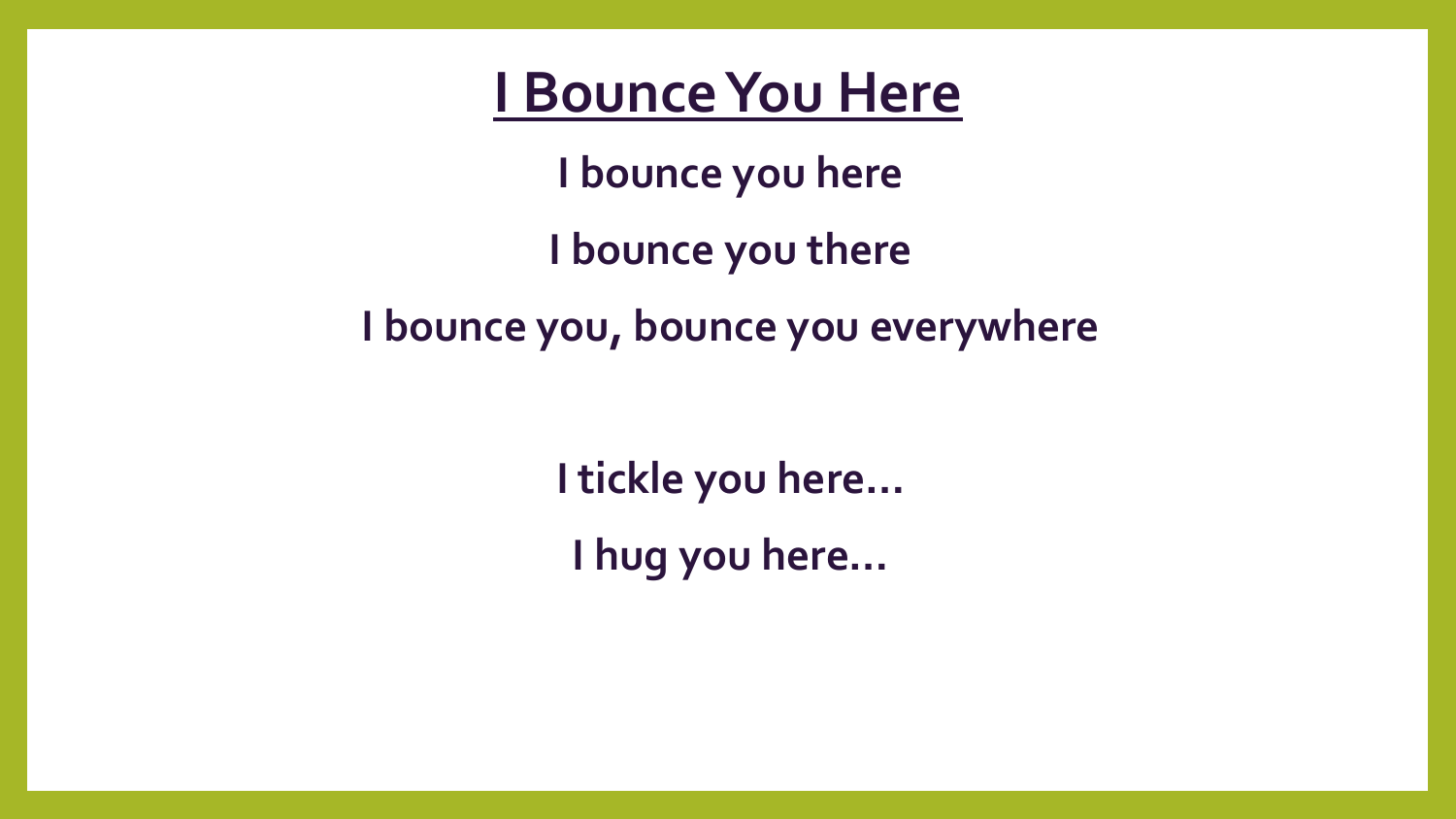#### **TheseAre Baby's Fingers**

**(we'll do this one twice!)**

**These are baby's fingers These are baby's toes This is baby's belly button Round and round it goes**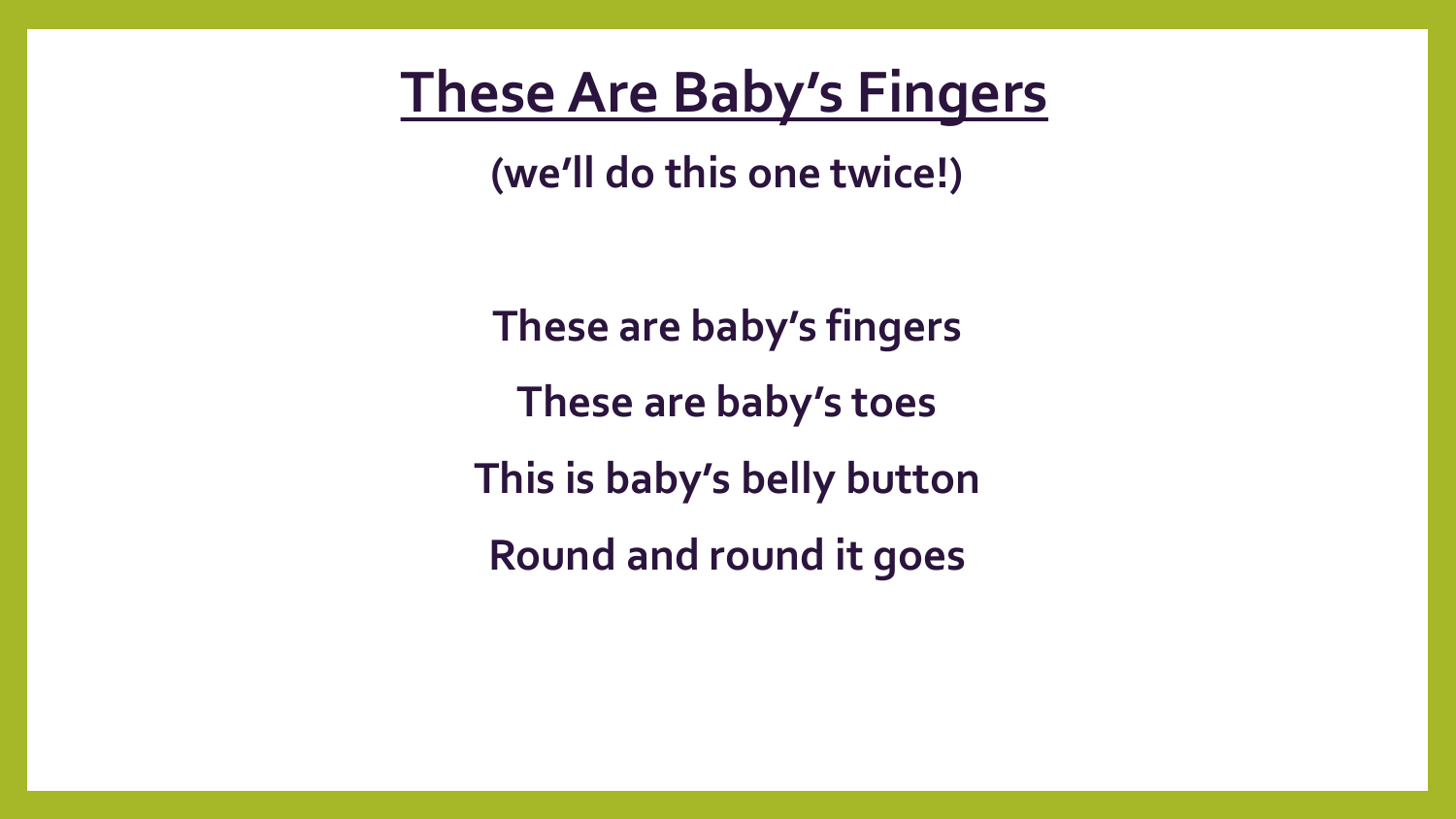#### **Baby a Go-Go**

**Baby a go-go, yee haw! Baby a go-go, yee-haw! Baby a go-go, yee haw! Baby a go-go, hug!**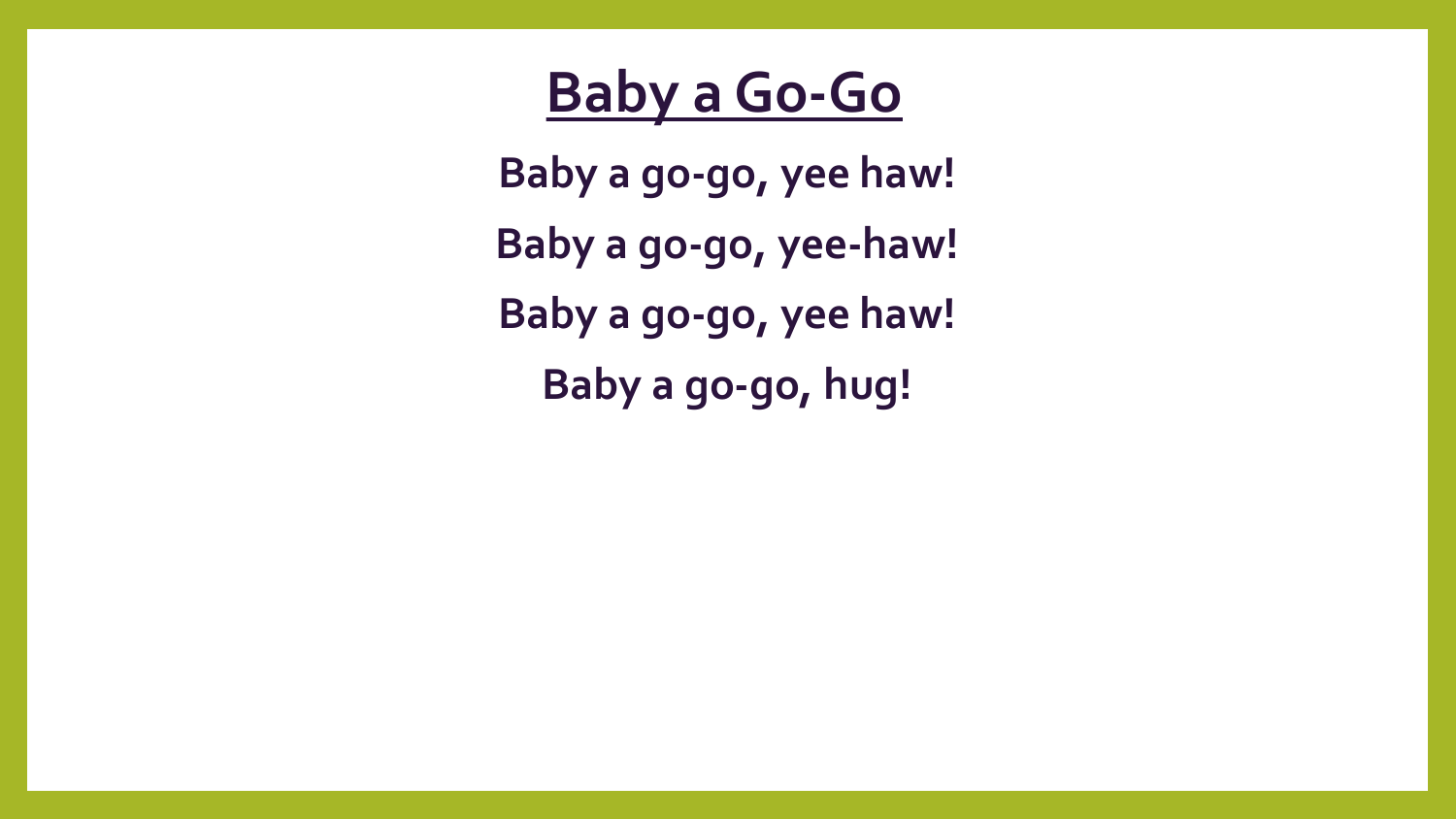**I'm Being Followed by a Big Brown Spider I'm being followed by a big brown spider And I don't like it very much Oh no, she's up to my toe Oh gee, she's up to my knee Oh fiddle, she's up to my middle Oh heck, she's up to my neck Oh dread, she's on top of my head And she…**

**Tickle, tickle, tickle, tickle, tickles!**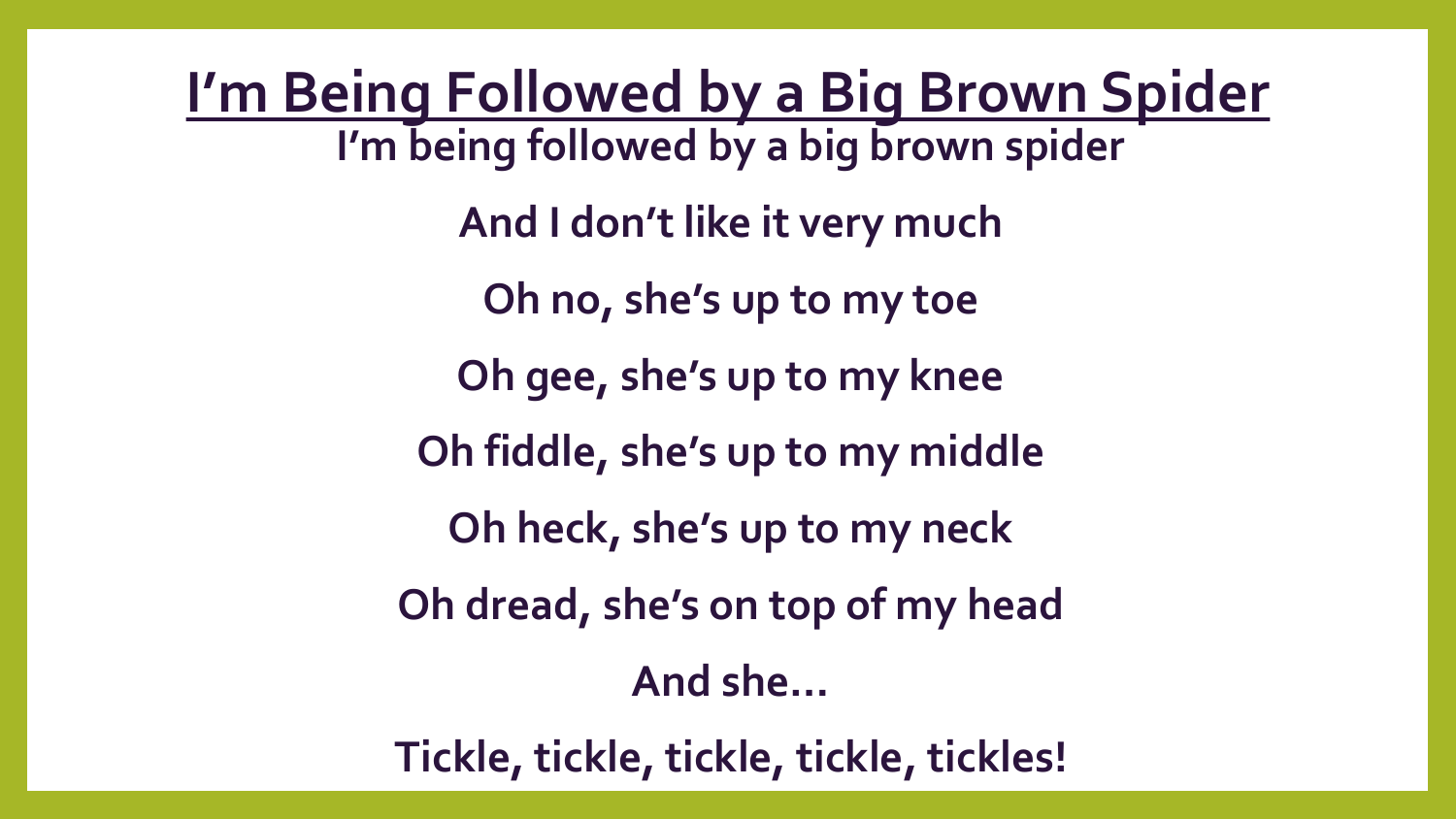#### **Bumpin' Up and Down**

**Bumpin' up and down in my little red wagon Bumpin' up and down in my little red wagon Bumpin' up and down in my little red wagon Won't you be my darlin'?**

**The wheel fell off and the axel's broken… Baby's gonna fix it with a hammer… Bumpin' up and down in my little red wagon…**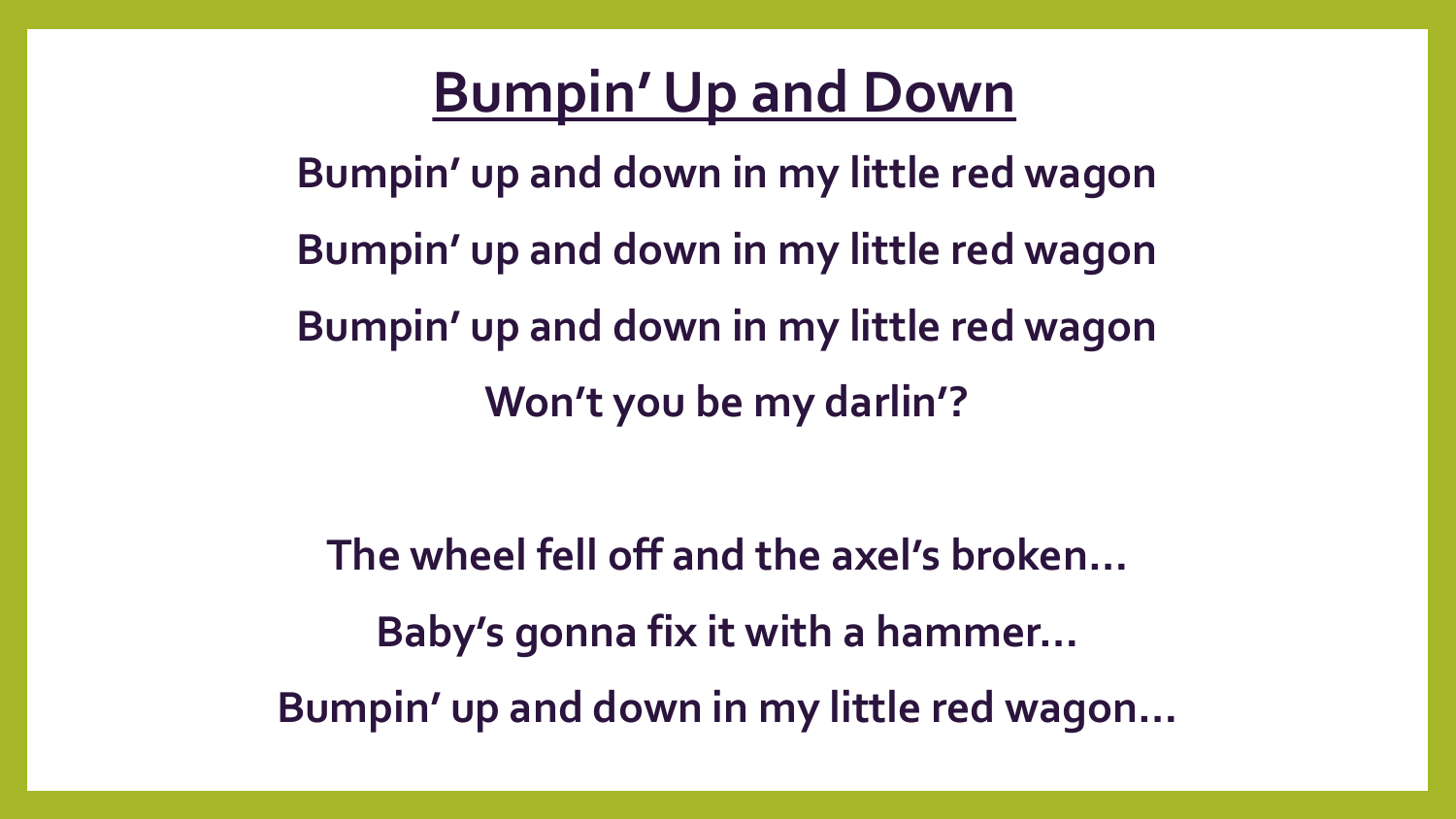**Where isThumbkin?**

**Where is Thumbkin?**

**Where is Thumbkin?**

**Here I am**

**Here I am**

**How are you today, sir?**

**Very well, I thank you**

**Run away**

**Run away**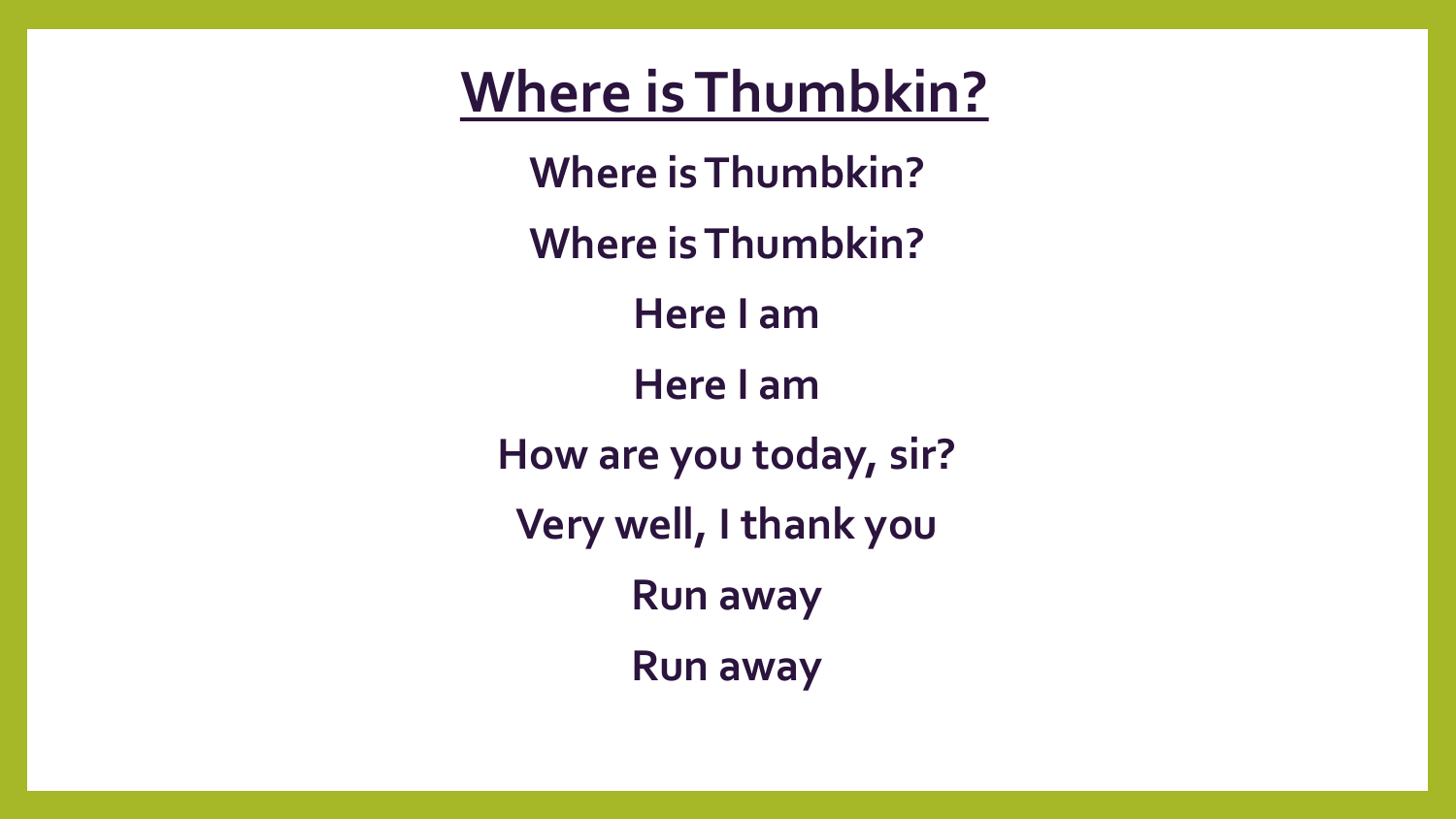#### **Right Hand, Left Hand**

**This is my right hand I raise it up high This is my left hand I'll touch the sky**

**Right hand, left hand Roll them around Left hand, right hand Pound, pound, pound**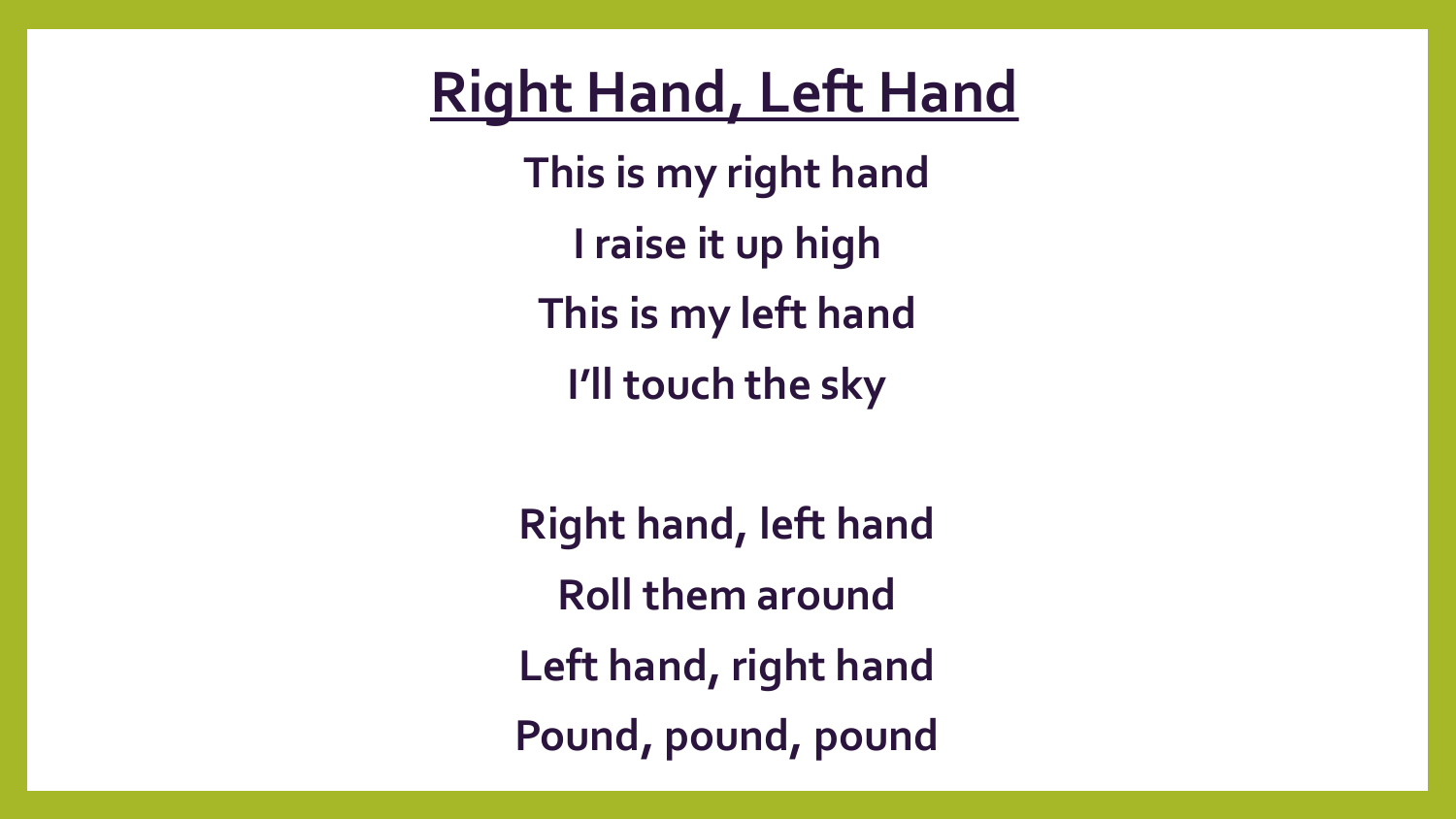**Zoom, Zoom, Zoom**

**Zoom, zoom, zoom We're going to the moon Zoom, zoom, zoom We'll get there very soon Five, four, three, two, one BLAST OFF!**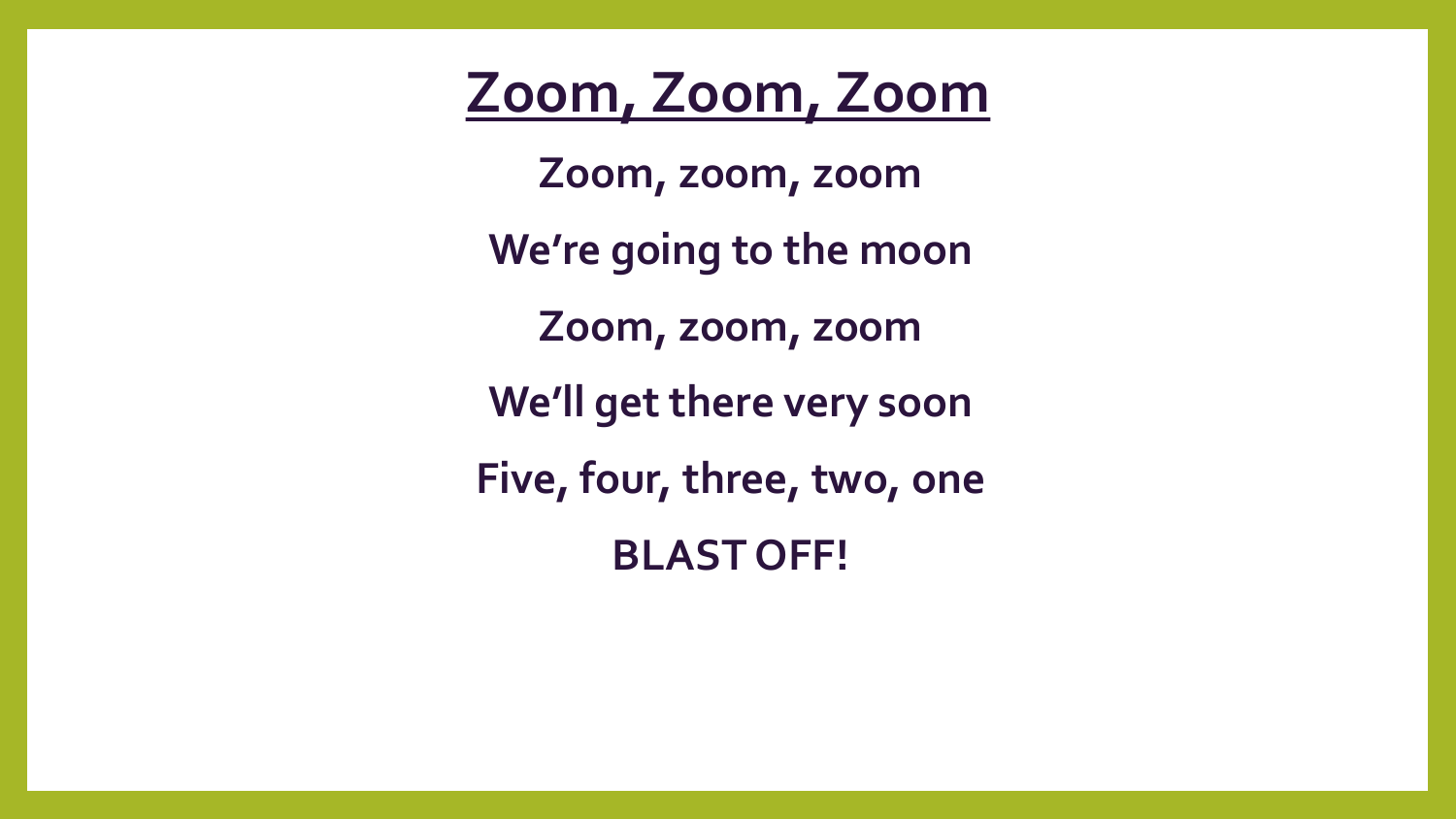#### **Twinkle, Twinkle, Little Star**

**Twinkle, twinkle, little star How I wonder what you are Up above the world so high Like a diamond in the sky Twinkle, twinkle, little star How I wonder what you are**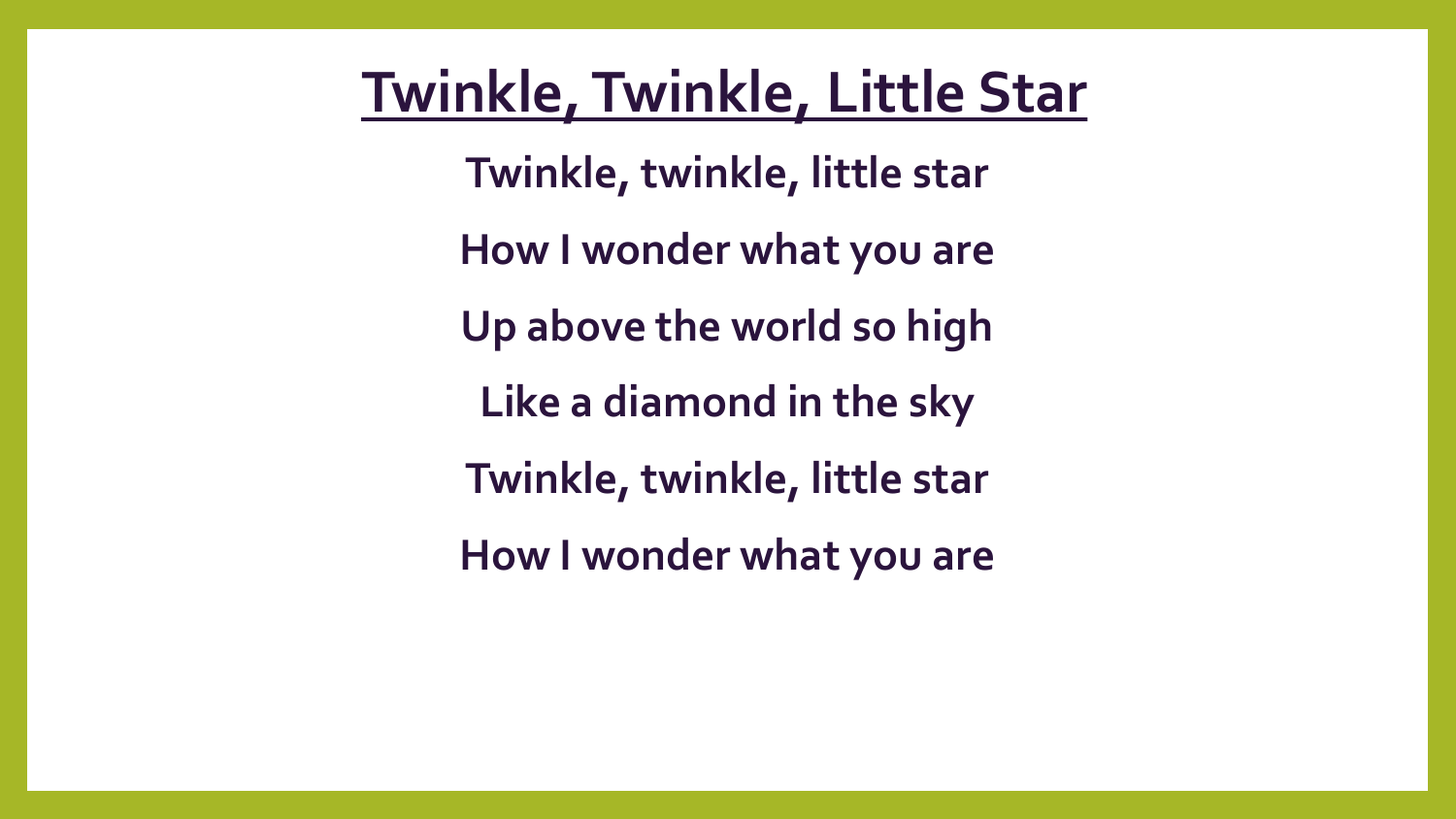#### **Jack Be Nimble**

**(we'll do this one twice!)**

**Jack be nimble, Jack be quick Jack jump over the candlestick**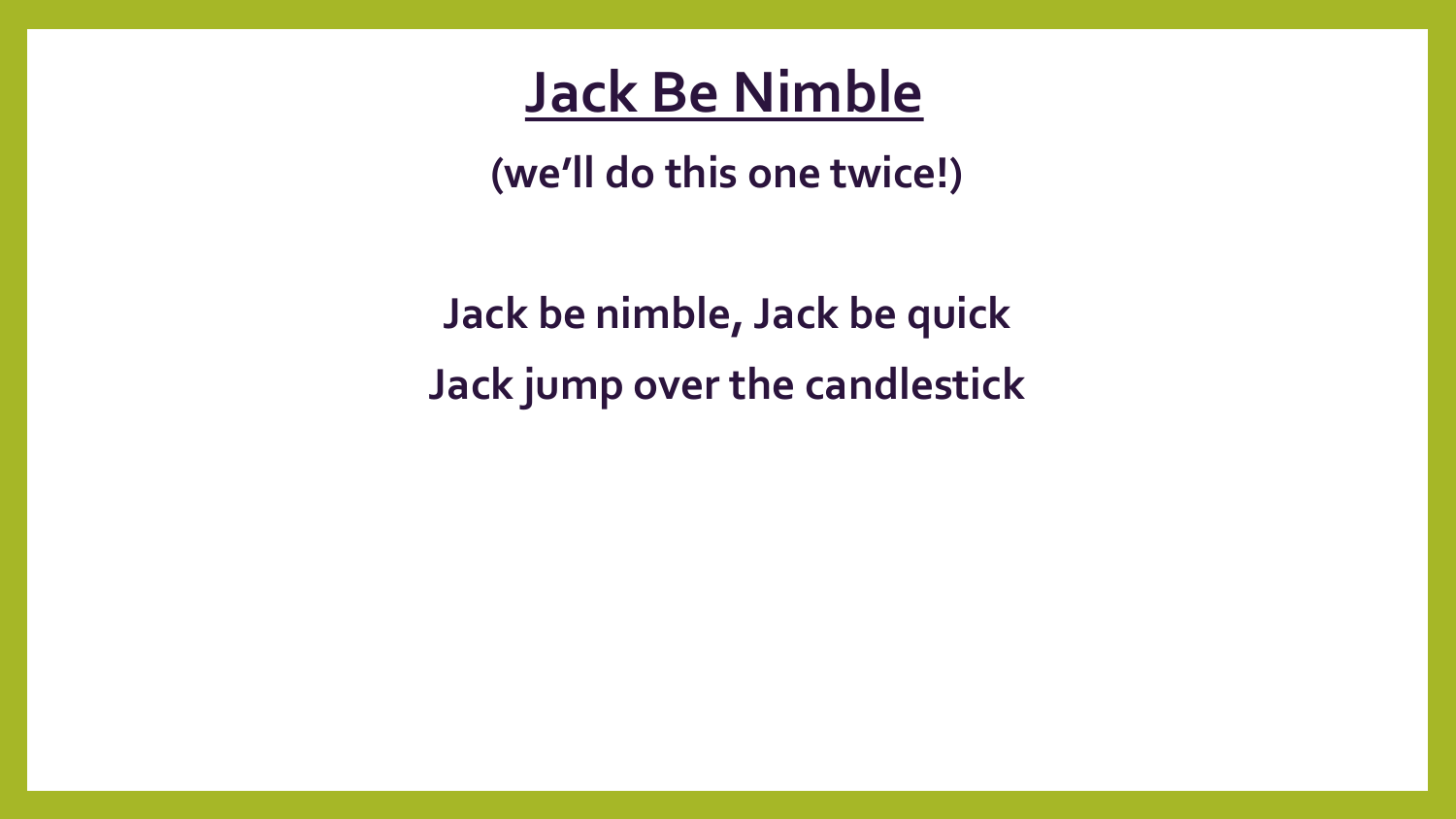### **Roly Poly**

**Roly poly, roly poly Up and down, up and down Roly poly, roly poly Up and down, up and down**

**Roly poly, roly poly In and out, in and out Roly poly, roly poly In and out, in and out**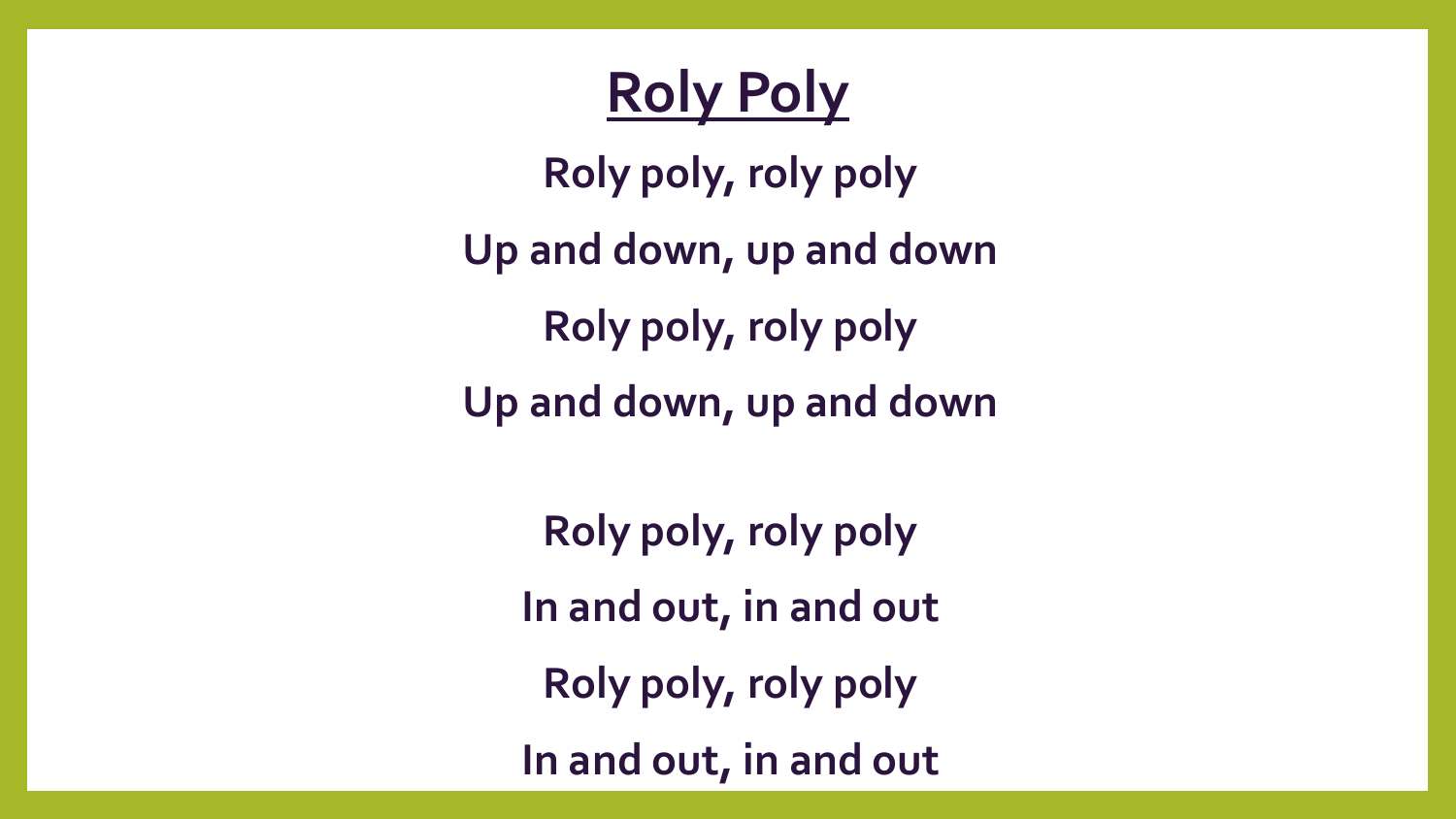#### **Peas Porridge Hot**

**Peas porridge hot, peas porridge cold Peas porridge in the pot nine days old Some like it hot, some like it cold Some like it in the pot nine days old**

**Pizza pie hot, pizza pie cold Pizza pie in the box nine days old Some like it hot, some like it cold Some like it in the box nine days old – yucky!**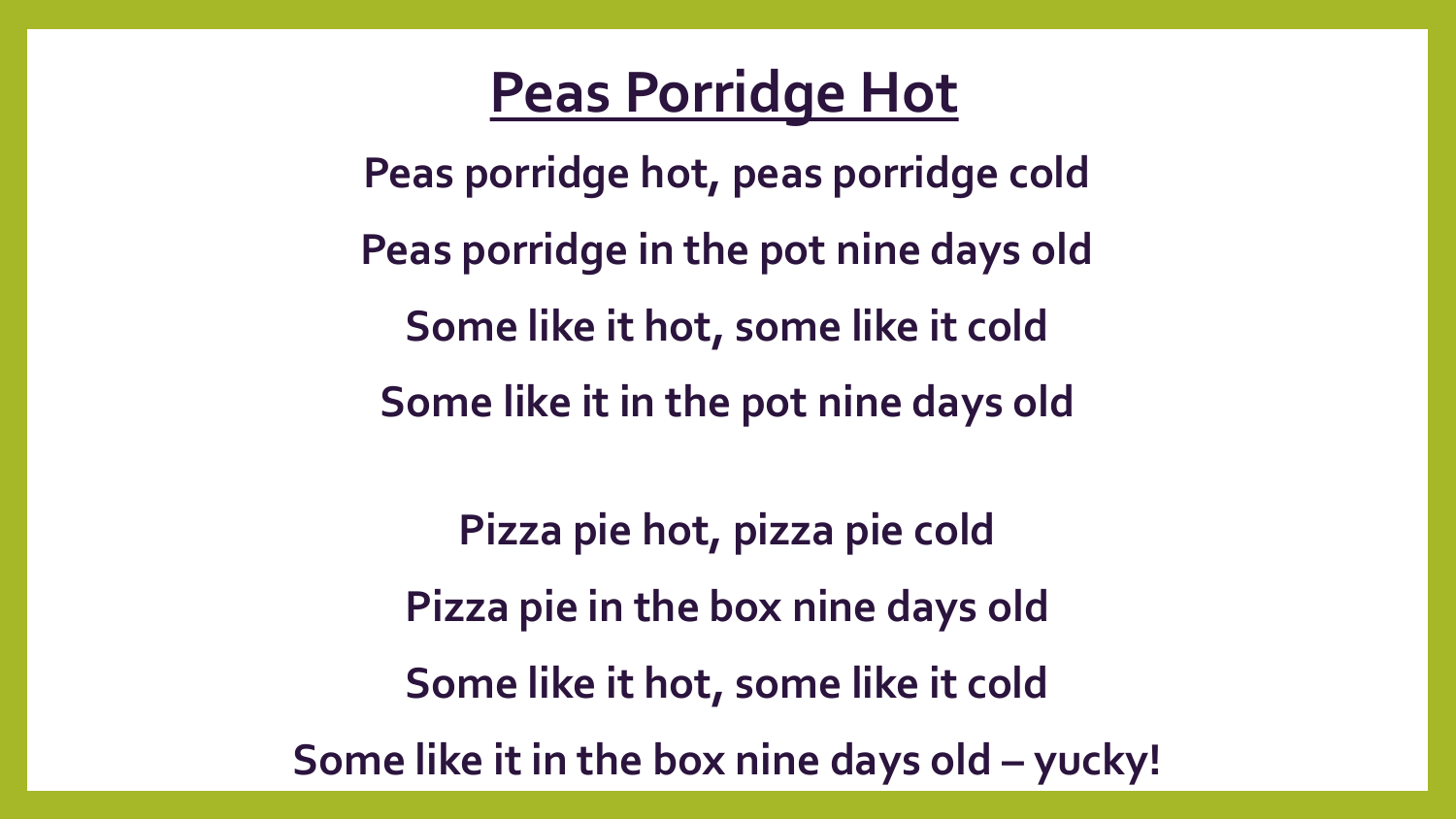**Peekaboo!**

**Peekaboo!** 

**I see you! Now I do, now I don't**

**Now I will, now I won't**

**Peekaboo**

**Peekaboo**

**Peekaboo**

**I see you!**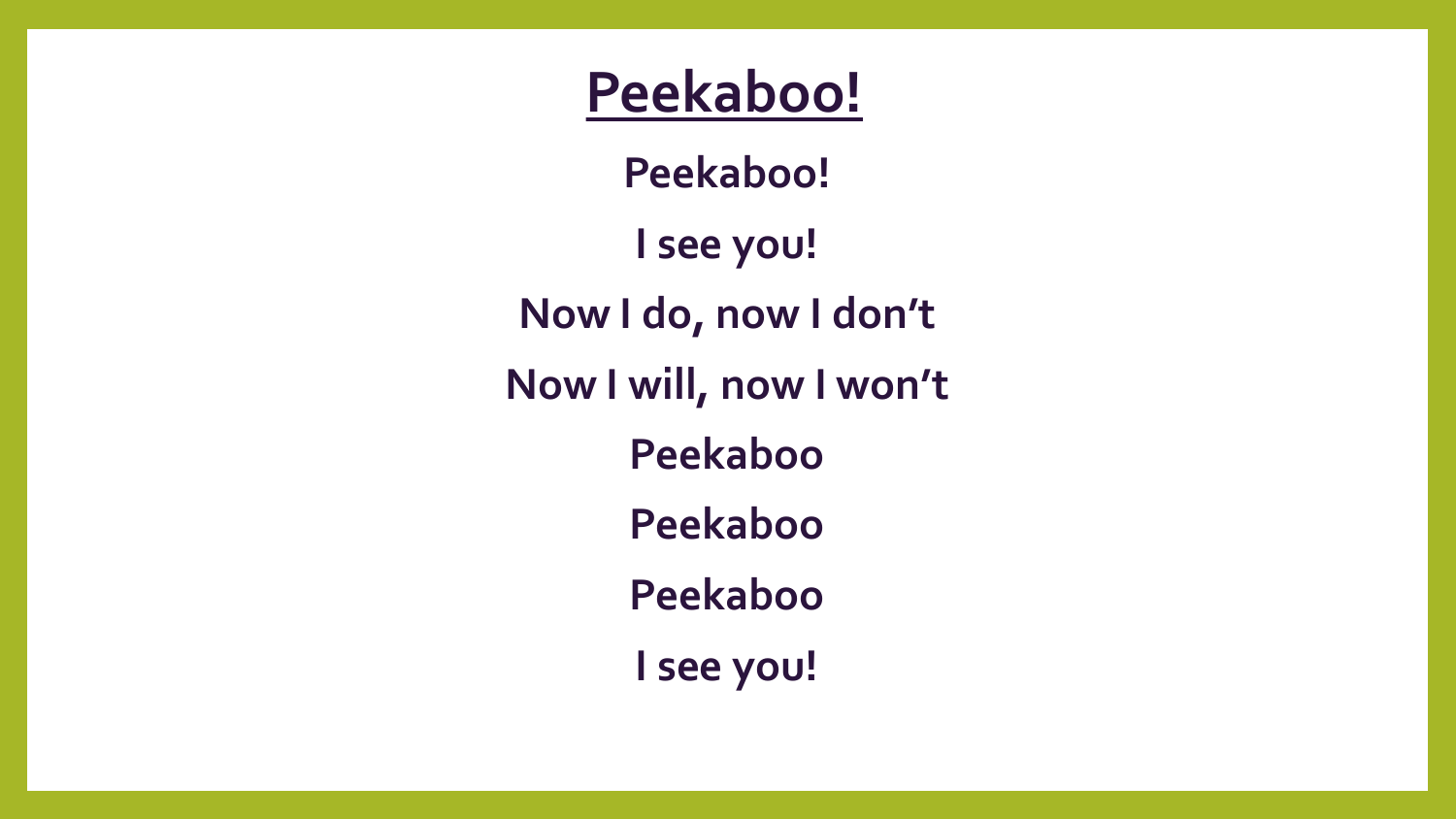#### **Clap Your Hands for Babies**

**Clap your hands for babies Clap for babies dear Clap your hands for babies Clap for babies dear**

**Clap your hands for mommies… Clap your hands for daddies… Clap your hands for kisses…**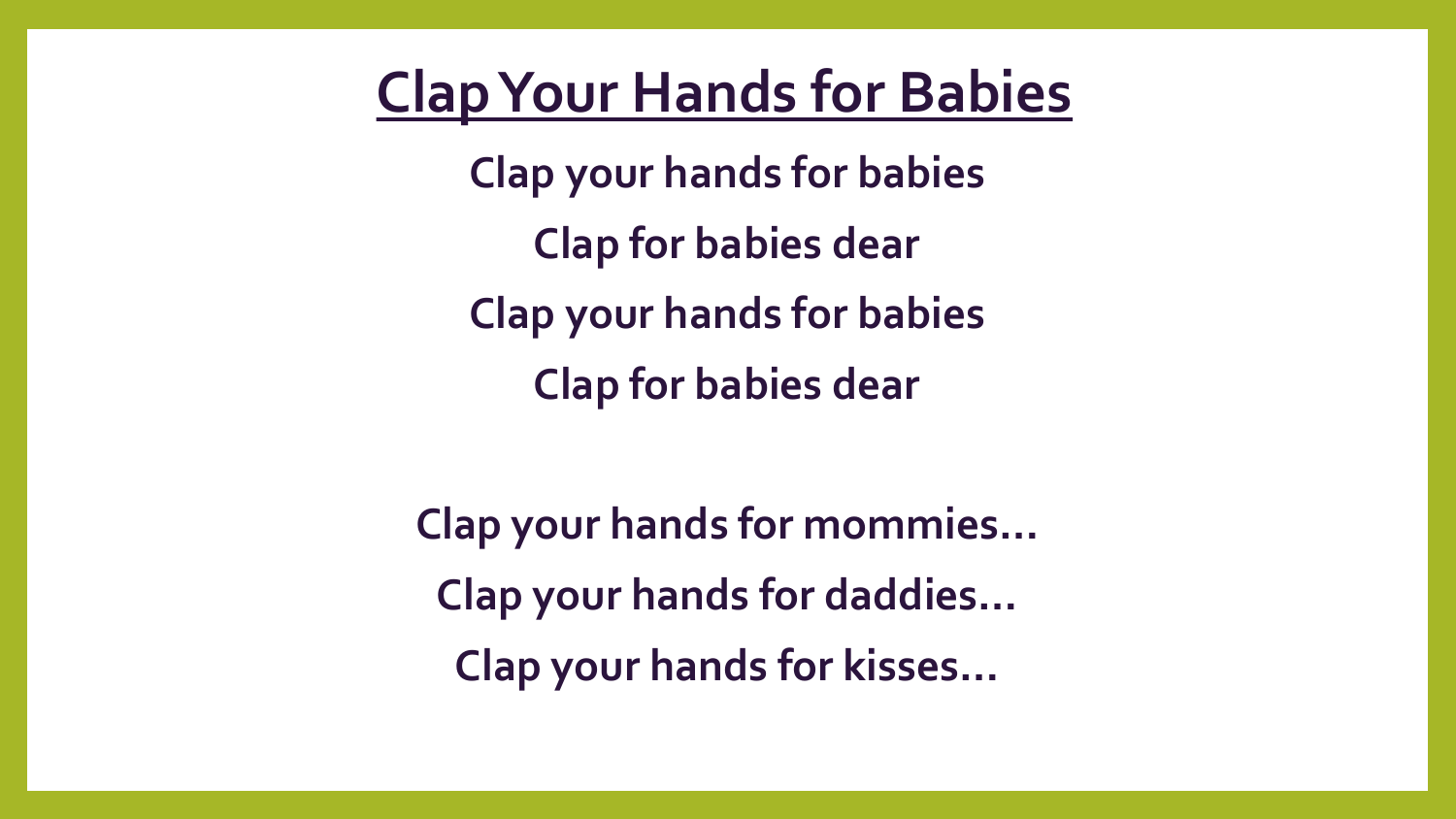

#### **Let's share a story!**